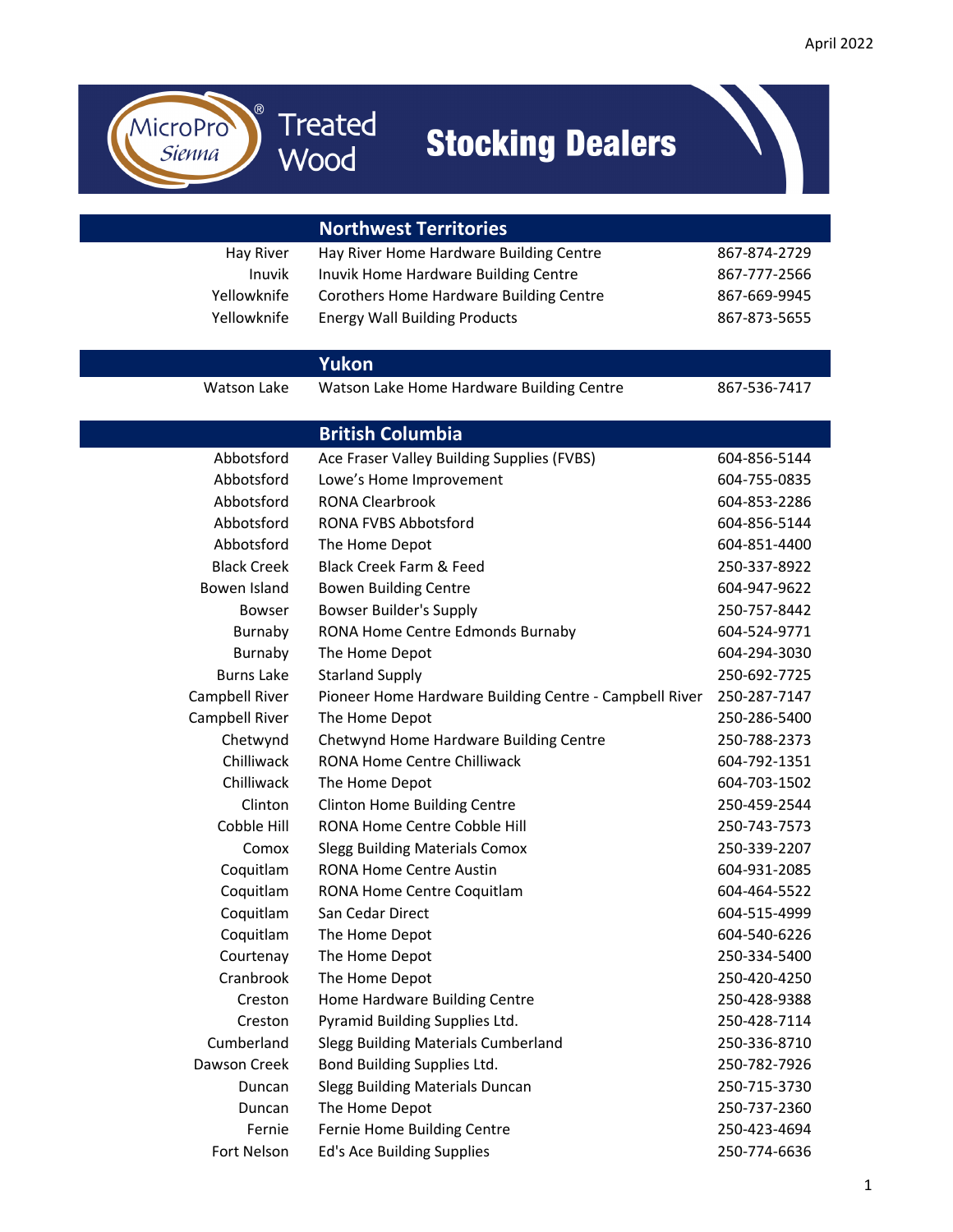| Fort St. John          | <b>Courtesy Building Supplies</b>           | 250-785-1435 |
|------------------------|---------------------------------------------|--------------|
| Fraser Lake            | Fraser Lake Building Supplies               | 250-699-6506 |
| <b>Gold River</b>      | <b>Gold River Builders Supply</b>           | 250-283-2633 |
| <b>Grand Forks</b>     | Morrissey Creek Builders                    | 250-442-2312 |
| <b>Gray Creek</b>      | Gray Creek Store                            | 250-227-9315 |
| Hope                   | RONA Home Centre Hope                       | 604-869-5692 |
| Kamloops               | RONA Home Centre Kamloops                   | 250-372-2236 |
| Kamloops               | The Home Depot                              | 250-371-4300 |
| Kamloops               | Windsor Plywood                             | 250-372-7797 |
| Kaslo                  | <b>Kaslo Building Supplies</b>              | 250-353-7628 |
| Kelowna                | Mara Lumber Home Hardware Building Centre   | 250-765-2963 |
| Kelowna                | RONA Home & Garden Kelowna                  | 250-762-7389 |
| Kelowna                | The Home Depot                              | 250-979-4500 |
| Keremeos               | Keremeos Home Hardware Building Centre      | 250-499-5322 |
| Ladysmith              | Ladysmith Home Hardware Building Centre     | 250-245-3441 |
| Lake Cowichan          | Lake Cowichan Home Centre Ltd.              | 250-749-6618 |
| Langford               | Lowe's Home Improvement                     | 250-478-6680 |
| Langford               | <b>Slegg Building Materials Langford</b>    | 250-478-5509 |
| Langley                | <b>Big Red Cedar</b>                        | 604-532-1136 |
| Langley                | Country Lumber                              | 604-533-4447 |
| Langley                | Dawson Brill Timber Mart                    | 604-530-4633 |
| Langley                | <b>RONA Langley Bypass</b>                  | 778-777-5540 |
| Langley                | The Home Depot                              | 604-514-1788 |
| Lumby                  | Greenridge Supply                           | 250-547-2121 |
| Mackenzie              | Ace Victory Building Centre                 | 250-997-3003 |
| Mackenzie              | Hagen's Home Hardware Building Centre       | 250-997-4555 |
| Madeira Park           | <b>RONA Coast Builders</b>                  | 604-883-9551 |
| Maple Ridge            | RONA Home Centre Maple Ridge                | 604-466-0004 |
| Mayne Island           | Mayne Island Home Hardware                  | 250-539-2929 |
| Mission                | RONA Fraser Valley Building Supplies (FVBS) | 604-820-1134 |
| Nakusp                 | Nakusp Home Hardware                        | 250-265-3658 |
| Nanaimo                | Lowe's Home Improvement                     | 250-760-1001 |
| Nanaimo                | RONA Home Centre Nanaimo                    | 250-734-4450 |
| Nanaimo                | Slegg Building Materials Nanaimo            | 250-758-8329 |
| Nanaimo                | The Home Depot                              | 250-390-9093 |
| Nelson                 | Nelson Home Hardware Building Centre        | 250-352-1919 |
| New Hazelton           | <b>Stephen's Building Supplies</b>          | 250-842-6695 |
| <b>New Westminster</b> | <b>Griff Building Supplies</b>              | 604-521-6691 |
| <b>New Westminster</b> | Lowe's Home Improvement                     | 604-527-7239 |
| North Vancouver        | RONA BH Allen Building Centre               | 604-985-3000 |
| North Vancouver        | RONA Home Centre North Vancouver            | 604-984-1892 |
| Oliver                 | Southside Builders Mart                     | 250-498-6211 |
| Parksville             | <b>Weather-Wise Cedar Products</b>          | 866-248-9261 |
| Pemberton              | RONA Pemberton Valley Hardware              | 604-894-6240 |
| Pender Island          | Pender Island Home Building Centre          | 250-629-3455 |
| Penticton              | <b>RONA Home Centre Penticton</b>           | 250-492-7660 |
| Penticton              | Windsor Plywood                             | 250-492-8646 |
| Port Alberni           | Westcoast Home Hardware Building Centre     | 250-724-3700 |
| Port Coquitlam         | The Home Depot                              | 604-468-3360 |
| Prince George          | PG Home Finishing Supplies Ltd.             | 250-564-8814 |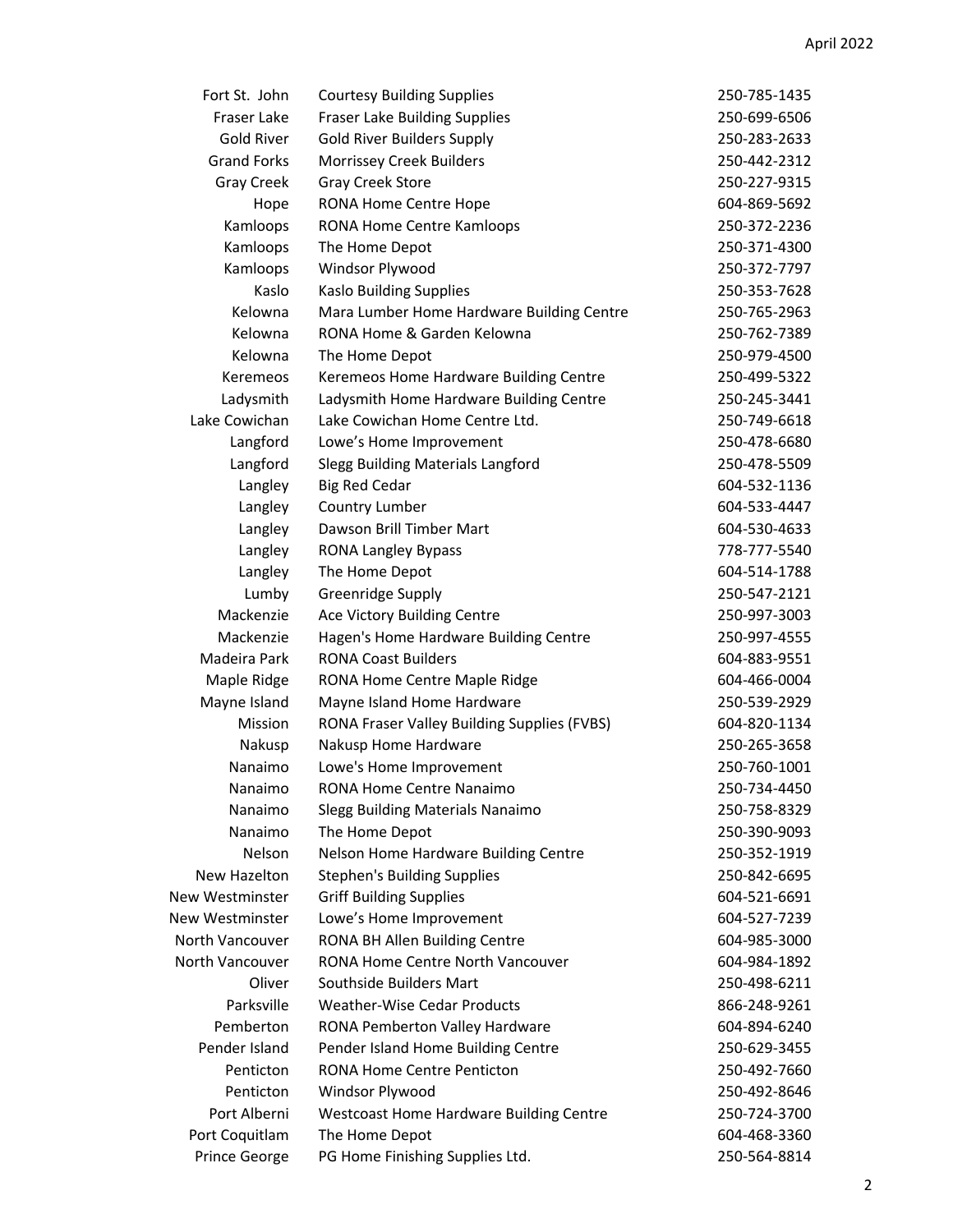| Prince George        | RONA Prince George (Capital Building Supplies) | 250-562-1125 |
|----------------------|------------------------------------------------|--------------|
| Prince George        | The Home Depot                                 | 250-906-3610 |
| Princeton            | <b>Fletcher Building Supplies</b>              | 250-295-6938 |
| Quesnel              | <b>RONA Home Centre Quesnel</b>                | 250-992-2155 |
| Richmond             | <b>Chot Building Solutions</b>                 | 604-284-2244 |
| Richmond             | The Home Depot                                 | 604-303-9882 |
| Richmond             | RONA Richmond                                  | 604-273-4606 |
| Saanich              | The Home Depot                                 | 250-853-5350 |
| Saanichton           | Slegg Building Materials Saanichton            | 250-652-1130 |
| Salmon Arm           | RONA Salmon Arm Building Supplies              | 250-832-7044 |
| Sechelt              | <b>RONA Coast Builders</b>                     | 604-885-5818 |
| Sidney               | <b>Slegg Building Materials Sidney</b>         | 250-656-1125 |
| Silverton            | <b>Silverton Building Supplies</b>             | 250-358-2293 |
| Sorrento             | Sorrento Building Centre                       | 250-675-4112 |
| Squamish             | RONA Home Centre Squamish                      | 604-892-3551 |
| Squamish             | The Home Depot                                 | 604-892-8800 |
| Summerland           | <b>Summerland Builders Mart</b>                | 250-494-6921 |
| Surrey               | Lumberwest Building Supplies Ltd.              | 604-542-9900 |
| Surrey               | <b>Northcoast Building Products</b>            | 604-597-8884 |
| Surrey               | RONA Home Centre Fleetwood Surrey              | 604-576-2955 |
| Surrey               | RONA Home Centre South Surrey                  | 604-535-9888 |
| Surrey               | Southridge Building Supplies Ltd.              | 604-576-2113 |
| Surrey               | The Home Depot #7044                           | 604-590-3546 |
| Surrey               | The Home Depot #7046                           | 604-580-1888 |
| Surrey               | The Home Depot #7122                           | 604-542-3520 |
| Terrace              | First Choice Builders Supply Ltd.              | 250-638-8700 |
| Tofino               | <b>Slegg Building Materials Tofino</b>         | 250-725-2538 |
| Tsawwassen           | <b>RONA Tsawwassen Commons</b>                 | 604-943-2701 |
| <b>Tumbler Ridge</b> | Tumbler Ridge Home Hardware                    | 250-242-4338 |
| Vancouver            | The Home Depot #7042                           | 604-608-1423 |
| Vancouver            | Lowe's Home Improvement                        | 604-253-2822 |
| Vanderhoof           | Ace Building Centre Vanderhoof                 | 250-567-9161 |
| Vernon               | <b>RONA Home Centre Vernon</b>                 | 250-545-3332 |
| Vernon               | The Home Depot                                 | 250-550-1600 |
| Vernon               | Windsor Plywood                                | 250-545-3349 |
| Victoria             | Lowe's Home Improvement                        | 250-294-8100 |
| Victoria             | RONA Home & Garden Langford                    | 250-478-6680 |
| Victoria             | Slegg Building Materials Victoria (Admirals)   | 250-388-5443 |
| Victoria             | The Home Depot                                 | 250-391-6000 |
| West Kelowna         | Trans Canada Lumber Inc.                       | 250-769-5222 |
| Westbank             | The Home Depot                                 | 250-707-2300 |
| Whistler             | RONA Home Centre Whistler                      | 604-932-3620 |
| Williams Lake        | RONA Home Centre Williams Lake                 | 250-392-7767 |

|         | <b>Alberta</b>                               |              |
|---------|----------------------------------------------|--------------|
| Acme    | Acme Farm & Building Centre Ltd.             | 403-546-2157 |
| Airdrie | Airdrie UFA Farm & Ranch Supply Store        | 403-948-5913 |
| Airdrie | <b>Fultons Home Hardware Building Centre</b> | 403-948-5535 |
| Airdrie | Home Depot                                   | 403-945-3865 |
| Airdrie | Windsor Plywood                              | 403-908-0770 |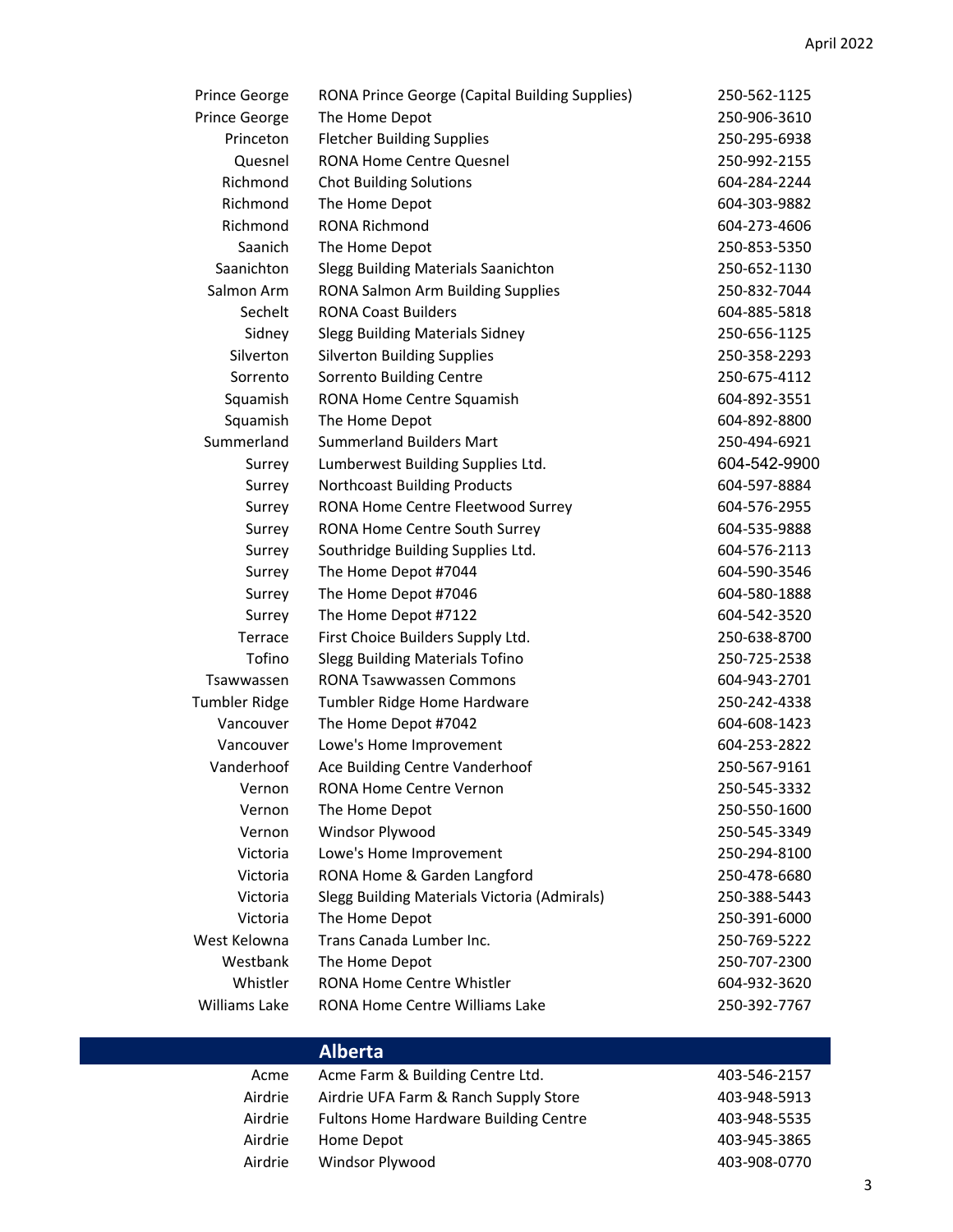| Athabasca        | Athabasca UFA Farm & Ranch Supply Store        | 780-675-4999 |
|------------------|------------------------------------------------|--------------|
| Bashaw           | Bashaw Farm & Building Supplies                | 780-372-4104 |
| Bonnyville       | Nelson Lumber                                  | 780-826-3140 |
| <b>Brooks</b>    | Brooks UFA Farm & Ranch Supply Store           | 403-362-6200 |
| <b>Brooks</b>    | <b>Lutes Building Supplies</b>                 | 403-362-4000 |
| Calgary          | Big Dog Lumber Company                         | 403-735-6123 |
| Calgary          | Home Depot Beacon Hill                         | 403-374-3860 |
| Calgary          | Home Depot Chinook                             | 403-258-3800 |
| Calgary          | Home Depot Country Hills                       | 403-226-7500 |
| Calgary          | Home Depot Malborough                          | 403-248-1222 |
| Calgary          | Home Depot Mckenzie                            | 403-257-8750 |
| Calgary          | Home Depot North Hill                          | 403-284-7925 |
| Calgary          | Home Depot Shawnessy                           | 403-201-5611 |
| Calgary          | Home Depot Tuscany                             | 403-241-4060 |
| Calgary          | Lumber King                                    | 403-277-2080 |
| Calgary          | The Cedar Shop Building Materials              | 403-243-5720 |
| Calgary          | <b>TimberTown Building Centre</b>              | 403-243-7259 |
| Calgary          | <b>TimberTown Building Centre</b>              | 403-291-1317 |
| Calgary          | <b>TimberTown Building Centre</b>              | 403-288-5323 |
| Calgary          | Windsor Plywood                                | 403-247-9800 |
| Calgary          | Windsor Plywood                                | 403-272-4041 |
| Calgary          | Windsor Plywood                                | 403-236-3330 |
| Camrose          | Camrose UFA Farm & Ranch Supply Store          | 780-672-1115 |
| Canmore          | <b>TimberTown Building Centre</b>              | 403-678-0775 |
| Claresholm       | Claresholm UFA Farm & Ranch Supply Store       | 403-625-3337 |
| Cochrane         | Cochrane Home Hardware                         | 403-932-4242 |
| Cold Lake        | Cold Lake Home Hardware Building Supply Centre | 780-594-7141 |
| Consort          | Consort UFA Farm & Ranch Supply Store          | 403-577-3535 |
| Coronation       | Coronation Home Hardware Building Centre       | 403-578-4663 |
| Drayton Valley   | Drayton Valley Home Hardware Building Centre   | 780-542-4044 |
| Drayton Valley   | Drayton Valley UFA Farm & Ranch Supply Store   | 780-621-0313 |
| Drayton Valley   | Popular Ridge Home Hardware Building Centre    | 780-542-5065 |
| Edmonton         | <b>Classic Vinyl Images</b>                    | 780-718-2038 |
| Edmonton         | Dick's Lumber                                  | 780-466-3883 |
| Edmonton         | <b>Everything Exterior</b>                     | 780-455-6839 |
| Edmonton         | Home Depot Clareview                           | 780-478-7100 |
| Edmonton         | Home Depot Skyview                             | 780-472-4200 |
| Edmonton         | Home Depot South Common                        | 780-433-6500 |
| Edmonton         | Home Depot Strathcona                          | 780-431-4725 |
| Edmonton         | Home Depot Westend                             | 780-484-5100 |
| Edmonton         | Home Depot Westmount                           | 780-732-9225 |
| Edmonton         | Home Depot Whitemud                            | 780-577-3575 |
| Edmonton         | Home Depot Windermere                          | 780-989-7460 |
| Edmonton         | Nelson Lumber Co.                              | 780-452-9151 |
| Edmonton         | TimberTown Building Centre                     | 780-435-4747 |
| Edmonton         | Trail Building Supplies Ltd.                   | 780-463-1737 |
| Edmonton         | Windsor Plywood                                | 780-478-9663 |
| <b>Elk Point</b> | RONA - Cal's Hardware Ltd                      | 780-724-3763 |
| Evansburg        | <b>Woodland Home Centre</b>                    | 780-727-2964 |
| Fairview         | Fairview UFA Farm & Ranch Supply Store         | 780-835-2288 |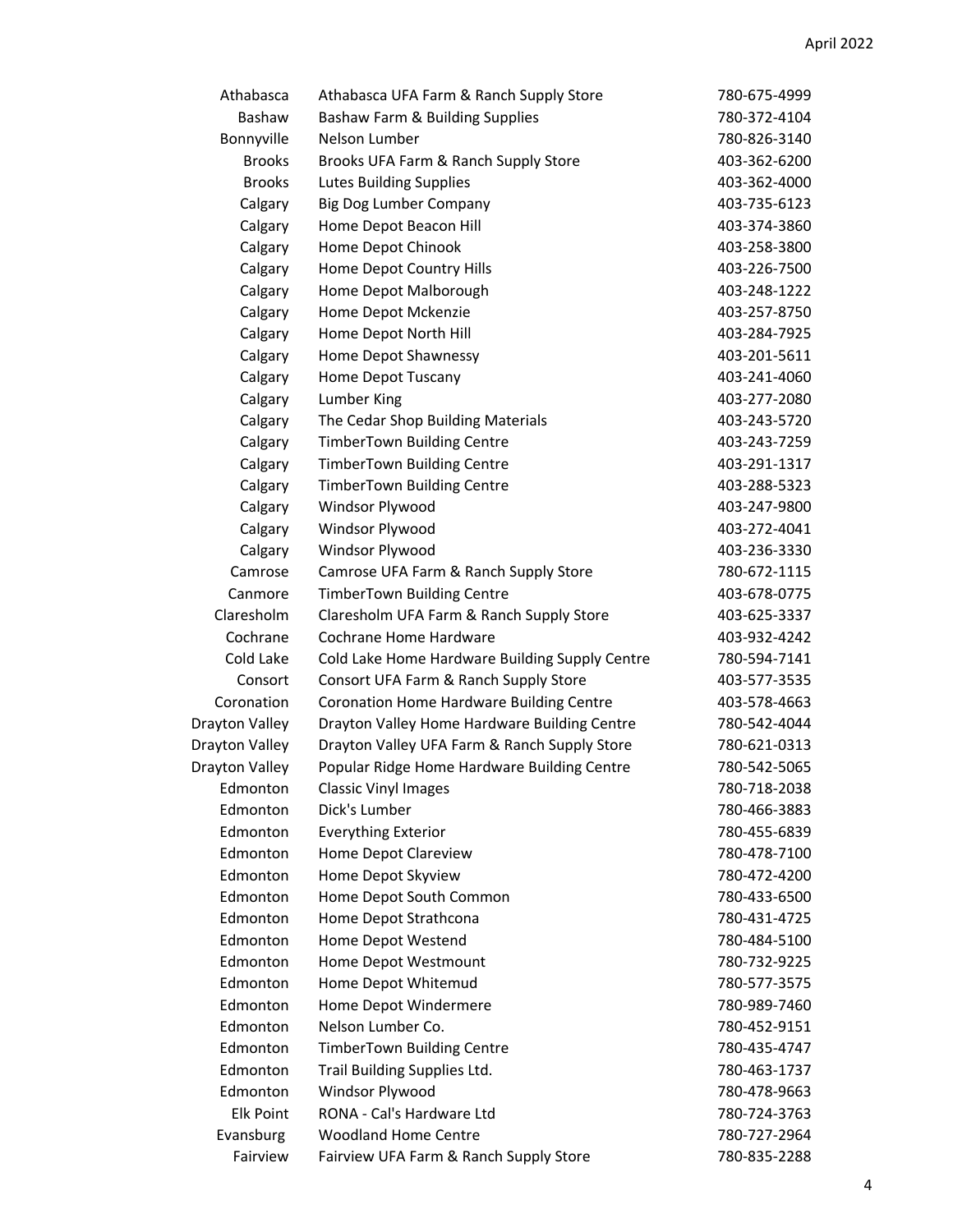| Falher                | Falher UFA Farm & Ranch Supply Store            | 780-837-2258 |
|-----------------------|-------------------------------------------------|--------------|
| Fort McMurray         | <b>Dukes Building Supplies</b>                  | 587-624-0010 |
| Fort Saskatchewan     | Fort Saskatchewan UFA Farm & Ranch Supply Store | 780-998-3437 |
| Fort Saskatchewan     | Home Depot                                      | 780-997-2275 |
| Fox Creek             | Fox Creek Home Hardware Building Centre         | 780-622-3101 |
| Grande Prairie        | Grande Prairie UFA Farm & Ranch Supply Store    | 780-532-1281 |
| Grande Prairie        | Home Depot                                      | 780-831-3160 |
| Grande Prairie        | Nelson Lumber                                   | 800-738-8874 |
| Grande Prairie        | Peace Plywood Ltd.                              | 780-538-9663 |
| <b>Grande Prairie</b> | RONA - Grande Prairie                           | 780-539-6868 |
| Grimshaw              | Grimshaw UFA Farm & Ranch Supply Store          | 780-332-4633 |
| Hanna                 | Hanna UFA Farm & Ranch Supply Store             | 403-854-4441 |
| Hardisty              | Hardisty Home Hardware                          | 780-888-3537 |
| High Level            | High Level Home Hardware Building Centre        | 780-926-2281 |
| <b>High River</b>     | High River UFA Farm & Ranch Supply Store        | 403-652-2733 |
| High River            | <b>Lutes Building Supplies</b>                  | 403-652-3422 |
| La Crete              | La Crete UFA Farm & Ranch Supply Store          | 780-928-3088 |
| Lacombe               | <b>Wolf Creek Building Supplies</b>             | 780-782-1780 |
| Leduc                 | Leduc UFA Farm & Ranch Supply Store             | 780-986-4554 |
| Leduc                 | <b>Windsor Plwood</b>                           | 780-980-9663 |
| Lethbridge            | Home Depot                                      | 403-331-3575 |
| Lethbridge            | Lethbridge UFA Farm & Ranch Supply Store        | 403-328-5531 |
| Linden                | Agrifab Home Hardware                           | 403-546-4242 |
| Lloydminster          | Home Depot                                      | 780-870-9420 |
| Lloydminster          | Home Hardware Building Centre - Lloydminster    | 780-875-7762 |
| Lloydminster          | Nelson Lumber                                   | 780-871-6300 |
| Lloydminster          | Windsor Plywood                                 | 780-875-9663 |
| Manning               | <b>Homesteader Building Supplies</b>            | 780-836-4036 |
| Mayerthorpe           | Mayerthorpe UFA Farm & Ranch Supply Store       | 780-786-4451 |
| McLennan              | McLennan Home Hardware Building Centre          | 780-324-2164 |
| Medicine Hat          | Medicine Hat UFA Farm & Ranch Supply Store      | 403-529-2424 |
| Medicine Hat          | The Home Depot                                  | 403-581-4300 |
| Milk River            | M & R Lumber Co. Ltd.                           | 403-647-3636 |
| Morinville            | <b>Wolf Creek Building Supplies</b>             | 780-939-1700 |
| Okotoks               | <b>Okotoks Home Hardware Building Centre</b>    | 403-938-4330 |
| <b>Okotoks</b>        | The Home Depot                                  | 403-995-4710 |
| Olds                  | <b>B&amp;M Home Hardware Building Centre</b>    | 403-556-2550 |
| Olds                  | Olds UFA Farm & Ranch Supply Store              | 403-556-3348 |
| Onoway                | <b>Onoway Timbermart</b>                        | 780-967-2274 |
| Oyen                  | Oyen UFA Farm & Ranch Supply Store              | 403-664-3611 |
| Ponoka                | Ponoka UFA Farm & Ranch Supply Store            | 403-783-4811 |
| Provost               | Provost UFA Farm & Ranch Supply Store           | 780-753-2226 |
| Red Deer              | Home Depot                                      | 403-358-7550 |
| Red Deer              | Red Deer UFA Farm & Ranch Supply Store          | 403-356-3800 |
| Rimbey                | Rimbey Builders Supply Centre Ltd.              | 403-843-2282 |
| Sedgewick             | Sedgewick Building Supplies Inc.                | 780-384-3023 |
| Sherwood Park         | The Home Depot                                  | 780-417-7875 |
| Sherwood Park         | Windsor Plywood                                 | 780-449-9663 |
| Slave Lake            | Timberland Home Hardware Building Centre        | 780-849-3141 |
| Spruce Grove          | Golden Spike Lumber Sales Ltd.                  | 780-962-3160 |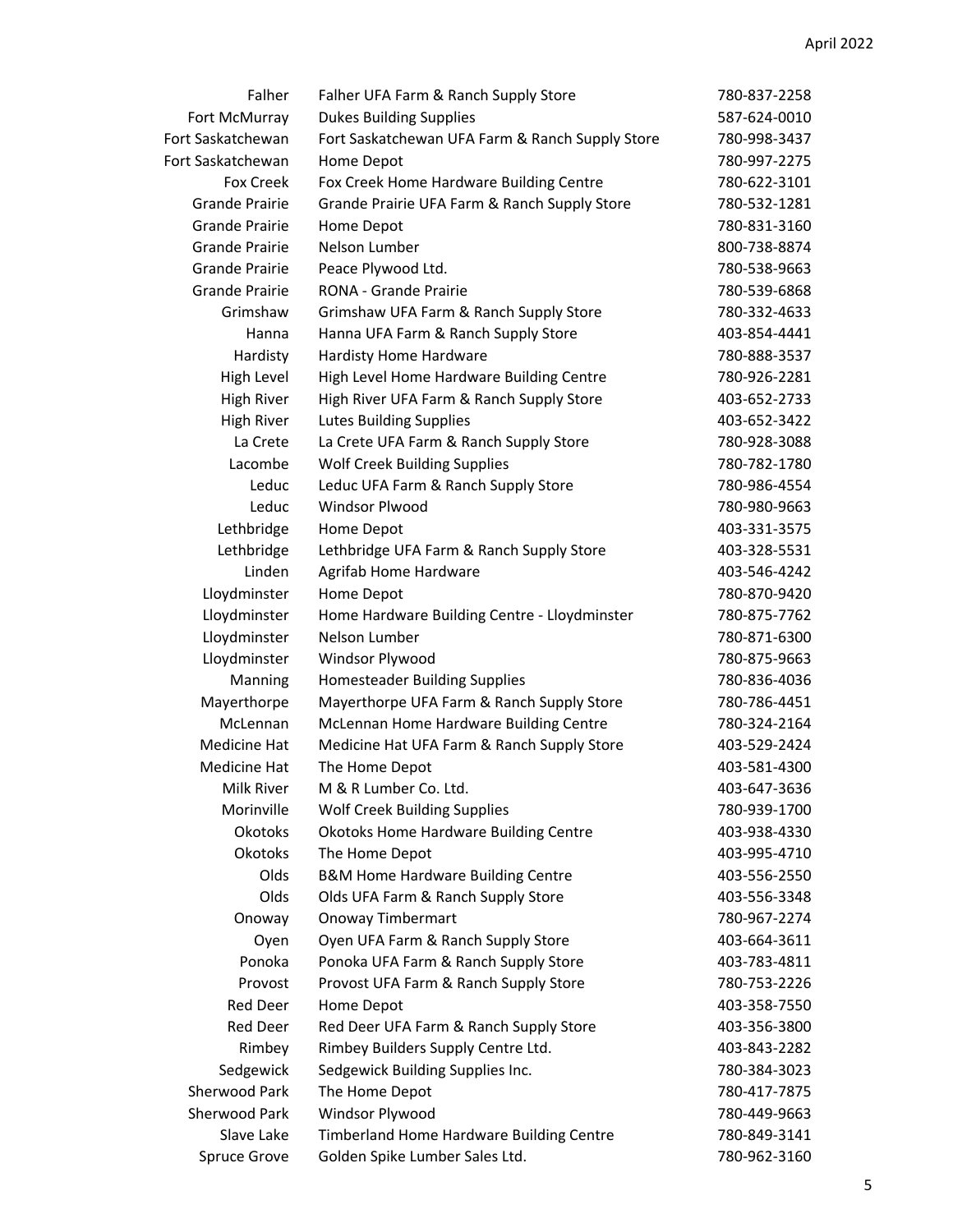| <b>Spruce Grove</b> | Spruce Grove UFA Farm & Ranch Supply Store | 780-962-2282 |
|---------------------|--------------------------------------------|--------------|
| <b>Spruce Grove</b> | The Home Depot                             | 780-960-5600 |
| St. Albert          | Home Depot                                 | 780-458-4026 |
| St. Albert          | L.B.H. Building Centre                     | 780-458-2555 |
| St. Paul            | St. Paul Home Hardware Building Centre     | 780-645-3173 |
| St. Paul            | St. Paul UFA Farm & Ranch Supply Store     | 780-645-7700 |
| Stettler            | Schwartz Home Hardware Building Centre     | 403-742-3385 |
| Stettler            | Stettler UFA Farm & Ranch Supply Store     | 403-742-3426 |
| <b>Stony Plain</b>  | North Central Co-op                        | 780-963-0520 |
| Strathmore          | Strathmore UFA Farm & Ranch Supply Store   | 403-934-6684 |
| Taber               | Taber Home & Farm                          | 403-223-8948 |
| Taber               | Taber Home Hardware Building Centre        | 403-223-1122 |
| Taber               | Taber UFA Farm & Ranch Supply Store        | 403-223-8917 |
| Trochu              | Trochu UFA Farm & Ranch Supply Store       | 403-442-4262 |
| Two Hills           | Green Hills Building Supplies              | 780-657-1026 |
| Two Hills           | Two Hills UFA Farm & Ranch Supply Store    | 780-657-3333 |
| Vermilion           | Vermilion UFA Farm & Ranch Supply Store    | 780-853-5323 |
| Vulcan              | Vulcan UFA Farm & Ranch Supply Store       | 403-485-2257 |
| Wainright           | Cornerstone Co-op                          | 780-842-4474 |
| Westlock            | Westlock UFA Farm & Ranch Supply Store     | 780-349-4055 |
| Westlock            | Windsor Plywood                            | 780-349-5115 |
| Willingdon          | <b>Bids General Store</b>                  | 780-367-2221 |

## **Saskatchewan**

| Arcola           | <b>Arcola Building Supplies</b>            | 306-455-2222 |
|------------------|--------------------------------------------|--------------|
| Assiniboia       | Westrum Lumber                             | 306-642-3931 |
| <b>Balcarres</b> | TEMPO, R W & Sons Builders Inc.            | 306-334-2657 |
| <b>Bruno</b>     | <b>Bruno Lumber</b>                        | 306-369-2552 |
| Carlyle          | D & D Lumber Mart                          | 306-739-2566 |
| Cudworth         | Cudworth Prairie Lumber Ltd.               | 306-256-7127 |
| Estevan          | Schilling Home Hardware Building Centre    | 306-634-3689 |
| Estevan          | Redriver Lumber                            | 306-634-2114 |
| Estevan          | Wood Country Building Services Ltd.        | 306-634-5111 |
| Foam Lake        | Foam Lake Co-op                            | 306-272-3314 |
| Fort Qu'Appelle  | Fries Tallman Lumber                       | 306-332-2833 |
| Glaslyn          | Chernesky Hardware                         | 306-342-2173 |
| Grenfell         | <b>Grenfell Building Supplies</b>          | 306-697-2221 |
| Hudson Bay       | Craig Home Hardware Building Centre        | 306-865-2951 |
| Humboldt         | Humboldt Home Hardware Building Centre     | 306-682-5565 |
| Kamsack          | McMunn & Yates Building Supplies           | 306-542-3633 |
| <b>Kipling</b>   | Kipling Home Hardware                      | 306-736-2551 |
| La Loche         | P. R. Service                              | 306-682-5565 |
| La Ronge         | RONA La Ronge                              | 306-425-2073 |
| Lanigan          | Larson's Home Centre                       | 306-365-3466 |
| Lemberg          | Lemberg Building Supplies                  | 306-335-2222 |
| Lucky Lake       | Ken's Lumber Home Hardware Building Centre | 306-858-2233 |
| McCord           | <b>BJ Building Supplies</b>                | 306-478-2577 |
| <b>McLean</b>    | Wood Country Building Services Ltd.        | 306-699-7284 |
| Moose Jaw        | Westrum Lumber                             | 306-692-7933 |
| Moose Jaw        | RONA - Moose Jaw                           | 306-624-2200 |

6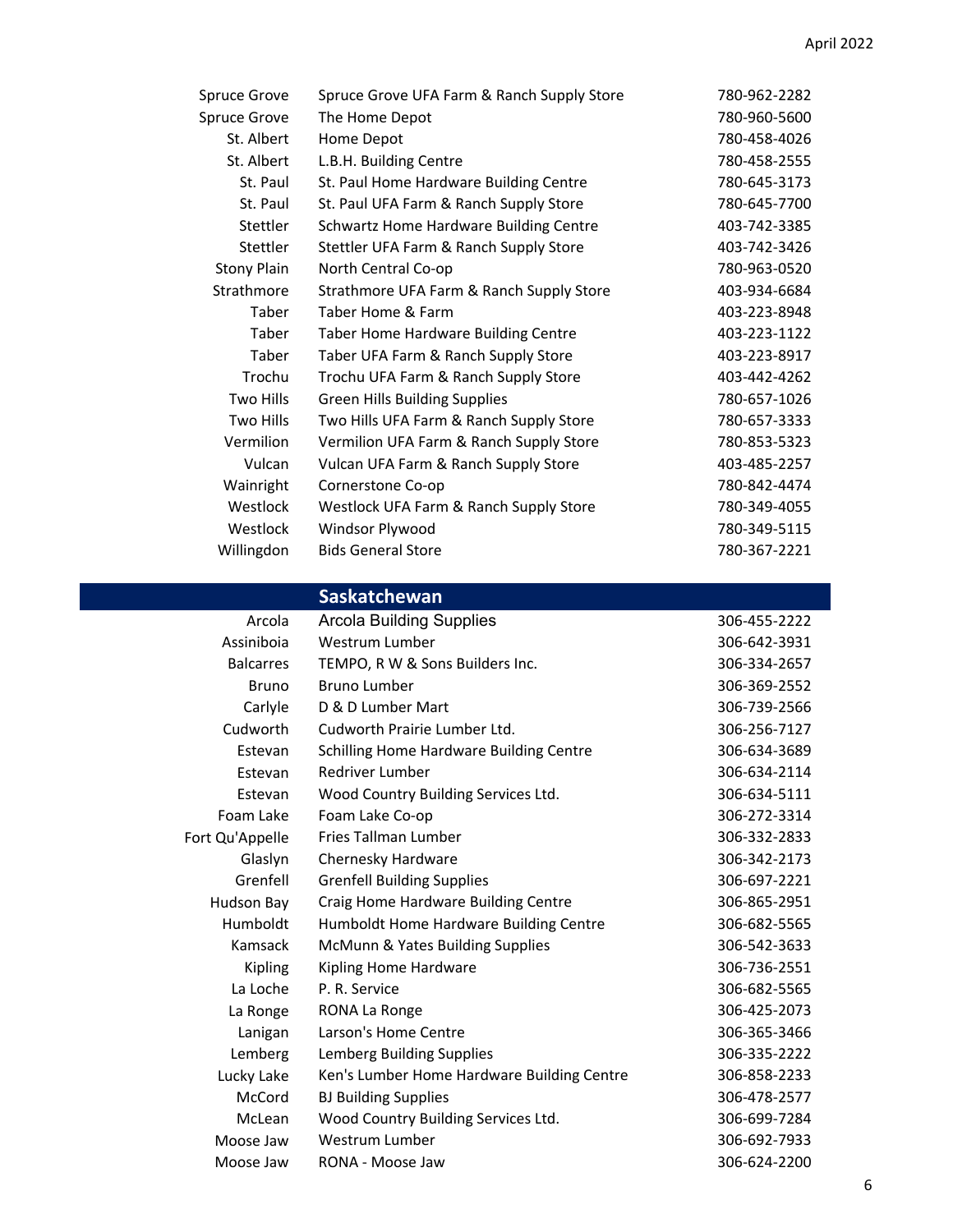| Oxbow                | <b>Oxbow Building Supplies</b>                  | 306-483-2707 |
|----------------------|-------------------------------------------------|--------------|
| Porcupine Plain      | Porcupine Plain Co-op Home Centre               | 306-278-2191 |
| Prince Albert        | Econo Lumber                                    | 306-764-3485 |
| <b>Prince Albert</b> | Home Building Centre - Prince Albert            | 306-764-6000 |
| <b>Prince Albert</b> | <b>M&amp;M Building Supplies</b>                | 306-763-4228 |
| <b>Prince Albert</b> | <b>RONA Prince Albert</b>                       | 306-763-7662 |
| Regina               | Allied Lumberland Home Hardware Building Centre | 306-757-4121 |
| Regina               | Fries Tallman Lumber                            | 306-525-2791 |
| Regina               | The Home Depot                                  | 306-761-1919 |
| Regina               | The Home Depot - Regina NW                      | 306-564-5700 |
| Regina               | The Home Depot - Regina NW                      | 306-564-5700 |
| Regina               | RONA Home & Garden - Regina                     | 306-522-7662 |
| Regina Beach         | Home Hardware Building Centre - Regina Beach    | 306-729-2277 |
| Rosthern             | L&S Home Building Centre                        | 306-232-5660 |
| Rouleau              | Westrum Lumber                                  | 306-776-2549 |
| Saskatoon            | <b>Nu-Fab Building Products</b>                 | 306-244-7119 |
| Saskatoon            | RONA Home & Garden - Saskatoon                  | 306-933-1903 |
| Saskatoon            | J&H Builder's Warehouse                         | 306-652-5322 |
| Southey              | Mike's Home Centre                              | 306-726-2003 |
| Spiritwood           | Castle Timber Spirit                            | 306-883-2072 |
| Spiritwood           | Spiritwood Home Building Centre                 | 306-883-2255 |
| Tisdale              | Castle Wood Country                             | 306-873-4438 |
| Wawota               | $D + D$ Lumbermart                              | 306-739-2566 |
| Weyburn              | Weyburn Home Hardware Building Centre           | 306-842-4659 |
| Weyburn              | RONA Weyburn                                    | 306-870-7662 |
| Weyburn              | Westrum Lumber                                  | 306-842-1550 |
| Wolseley             | Wolsely Home Hardware Building Centre           | 306-698-2266 |
| Wynyard              | Wynyard Home Hardware Building Centre           | 306-554-2233 |
| Yorkton              | McMunn & Yates Building Supplies                | 306-783-8516 |
| Yorkton              | Windsor Plywood                                 | 306-782-2937 |

## **Manitoba**

| Anola              | Anola Building Centre                       | 204-866-2815 |
|--------------------|---------------------------------------------|--------------|
| Beausejour         | McMunn & Yates Building Supplies            | 204-268-1603 |
| <b>Brandon</b>     | J & G Supply                                | 204-728-1855 |
| <b>Brandon</b>     | McMunn & Yates Building Supplies            | 204-728-1986 |
| <b>Brandon</b>     | South End Lumber Ltd.                       | 204-728-1570 |
| <b>Brandon</b>     | The Home Depot                              | 204-571-3300 |
| Cartwright         | Border View Lumber Inc.                     | 204-529-2484 |
| Dauphin            | McMunn & Yates Building Supplies            | 204-638-5303 |
| Eriksdale          | McMunn & Yates Building Supplies            | 204-739-2110 |
| Fisher Branch      | Countryside Home Hardware Building Centre   | 204-372-8501 |
| Flin Flon          | Home Building Centre                        | 204-687-7561 |
| Flin Flon          | McMunn & Yates Building Supplies            | 204-687-3401 |
| Gimli              | RONA Gimli                                  | 204-642-9688 |
| Glenboro           | <b>Glenboro Building Centre</b>             | 204-827-2334 |
| Grandview          | McMunn & Yates Building Supplies            | 204-546-2020 |
| Lac Du Bonnet      | Lac Du Bonnet Home Hardware Building Centre | 204-345-2241 |
| Manitou            | Manitou Building Centre Ltd.                | 204-242-2538 |
| Portage la Prairie | McMunn & Yates Building Supplies            | 204-239-8750 |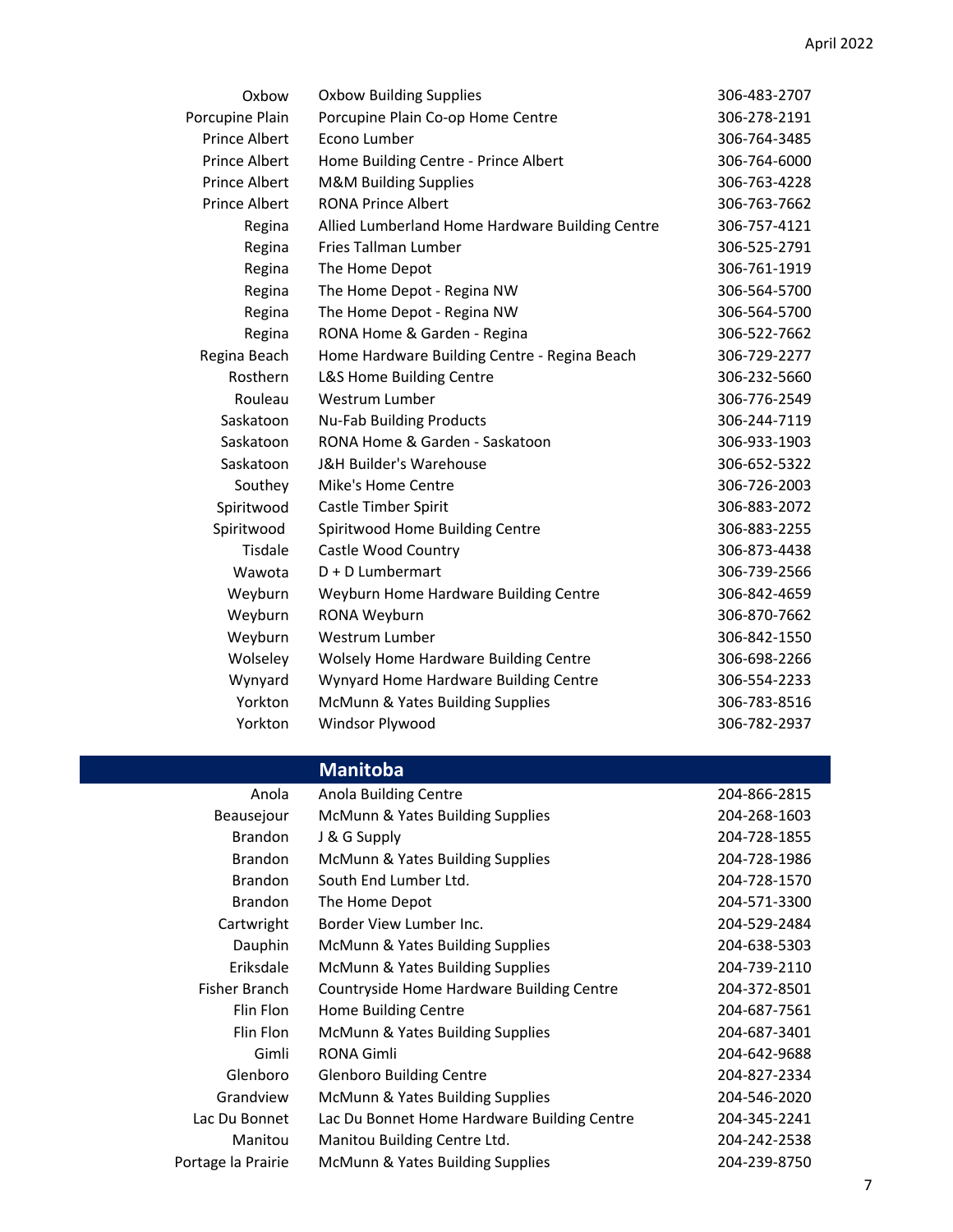| Portage la Prairie  | RONA Portage la Prairie                        | 204-239-5440 |
|---------------------|------------------------------------------------|--------------|
| Roblin              | McMunn & Yates Building Supplies               | 204-937-8371 |
| Russell             | McMunn & Yates Building Supplies               | 204-773-2690 |
| St. Laurent         | St. Laurent Home Hardware Building Centre      | 204-646-2022 |
| Ste. Rose du Lac    | McMunn & Yates Building Supplies               | 204-447-3152 |
| Steinbach           | McMunn & Yates Building Supplies               | 204-326-3481 |
| Steinbach           | The LumberZone - Steinbach                     | 204-346-1633 |
| Stonewall           | The LumberZone - Stonewall                     | 204-467-5571 |
| Thompson            | McMunn & Yates Building Supplies               | 204-778-8363 |
| <b>Traverse Bay</b> | <b>Hillside Building Supply</b>                | 204-756-8308 |
| Whitemouth          | Whitemouth Home Hardware                       | 204-348-2638 |
| Winkler             | RONA Winkler #64670                            | 204-325-8999 |
| Winnipeg            | Home Depot Crossroads                          | 204-654-5400 |
| Winnipeg            | Home Depot Winnipeg North                      | 204-336-5530 |
| Winnipeg            | Home Depot Winnipeg SW                         | 204-928-7110 |
| Winnipeg            | Lowe's Home Improvement (East Winnipeg) #3718  | 204-663-7389 |
| Winnipeg            | Lowe's Home Improvement (South Winnipeg) #3285 | 204-259-0470 |
| Winnipeg            | McMunn & Yates Building Supplies - McPhillips  | 204-940-4043 |
| Winnipeg            | McMunn & Yates Building Supplies - Pembina Hwy | 204-940-4040 |
| Winnipeg            | McMunn & Yates Building Supplies - St. Vital   | 204-940-4042 |
| Winnipeg            | McMunn & Yates Building Supplies - Unicity     | 204-940-4041 |
| Winnipeg            | RONA Home & Garden - Winnipeg (Central) #64890 | 204-774-7389 |
| Winnipeg            | RONA Home & Garden - Winnipeg (South) #64870   | 204-487-7662 |
| Winnipeg            | The Home Depot Polo Park                       | 204-779-0703 |
| Winnipeg            | The Home Depot St. Vital                       | 204-253-9411 |
| Winnipeg            | The LumberZone - Transcona                     | 204-222-3281 |
| Winnipeg            | Windsor Plywood - Century St                   | 204-786-5555 |
| Winnipeg            | Windsor Plywood - Main St                      | 204-334-1652 |

## **Ontario**

| Acton           | Leathertown Lumber Inc.                  | 519-853-1970 |
|-----------------|------------------------------------------|--------------|
| Ajax            | The Home Depot                           | 905-428-7939 |
| Alexandria      | Alexandria Home Hardware Building Centre | 613-525-3151 |
| Alliston        | Alliston Home Hardware Building Centre   | 705-435-5511 |
| Amherstburg     | Wigle Home Hardware Building Centre      | 519-736-4231 |
| Ancaster        | Lowe's Ancaster                          | 905-304-7507 |
| Ancaster        | The Home Depot                           | 905-304-5900 |
| Apsley          | Apsley Home Hardware Building Centre     | 705-656-4295 |
| Arthur          | Arthur Home Hardware Building Centre     | 519-848-2444 |
| Astorville      | Perron Timbermart                        | 705-752-1360 |
| Atwood          | RONA Atwood                              | 519-356-2214 |
| Aurora          | The Home Depot                           | 905-726-4500 |
| Aylmer          | Secord Home Building Centre              | 519-773-8487 |
| Baden           | Heritage Design                          | 519-634-9529 |
| Bala            | Muskoka Lumber Building Supplies Centre  | 705-762-3211 |
| Bala            | Weismiller Timbermart                    | 705-762-3308 |
| <b>Bancroft</b> | Cottage Docks                            | 877-565-0551 |
| <b>Bancroft</b> | <b>Wilson Timbermart</b>                 | 613-332-3424 |
| Barrhaven       | The Home Depot                           | 613-843-7900 |
| Barrie          | Allandale Home Hardware Building Centre  | 705-721-5111 |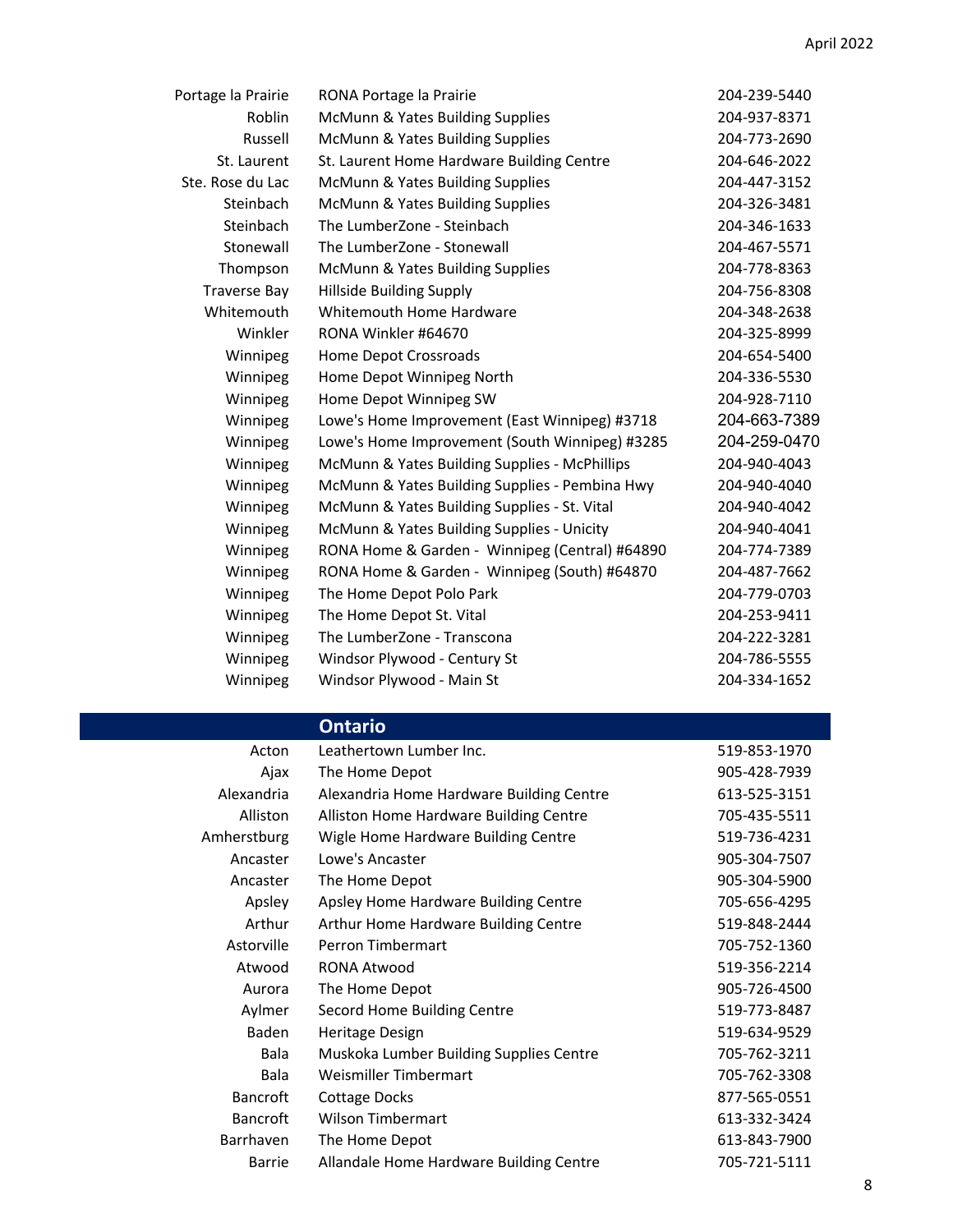| Barrie              | Lowe's Barrie                                  | 705-797-5030 |
|---------------------|------------------------------------------------|--------------|
| <b>Barrie</b>       | RONA Home & Garden Barrie                      | 705-792-6670 |
| Barrie              | <b>Simcoe Building Centre</b>                  | 705-728-1773 |
| <b>Barrie</b>       | The Home Depot                                 | 705-733-2800 |
| <b>Barrie</b>       | <b>Trans Canada Wood Products</b>              | 705-721-0383 |
| <b>Barrie</b>       | United Lumber Home Hardware Building Centre    | 705-726-8132 |
| Barry's Bay         | Barry's Bay Home Hardware Building Centre      | 613-756-2794 |
| Beachburg           | Lumax Timbermart                               | 613-582-3268 |
| Beaverton           | Hill's Home Building Centre                    | 705-426-7301 |
| <b>Belle River</b>  | <b>RONA Sauve's Home Centre</b>                | 519-728-2940 |
| <b>Belleville</b>   | <b>Belleville Home Building Centre</b>         | 613-968-3451 |
| <b>Belleville</b>   | Lowe's Belleville                              | 613-771-2945 |
| <b>Belleville</b>   | <b>RONA Belleville</b>                         | 613-967-8080 |
| <b>Belleville</b>   | The Home Depot                                 | 613-961-5340 |
| Blenheim            | Town and Country Lumber Home Building Centre   | 519-676-5426 |
| <b>Blind River</b>  | Blind River Home Hardware Building Centre      | 705-356-1671 |
| Blyth               | Blyth Building Supplies Ltd.                   | 519-523-9305 |
| Blyth               | Watson's Home Hardware Building Centre - Blyth | 519-523-9306 |
| Bobcaygeon          | <b>Bobcaygeon BMR</b>                          | 705-738-2351 |
| Bobcaygeon          | Jermyn Lumber                                  | 705-738-3835 |
| Bolton              | The Home Depot                                 | 905-951-4100 |
| <b>Bolton</b>       | United Lumber Home Hardware Building Centre    | 905-857-6970 |
| Bowmanville         | Bowmanville Home Building Centre               | 905-623-3388 |
| Bowmanville         | Home Depot                                     | 905-697-5170 |
| <b>Bracebridge</b>  | Home Depot                                     | 705-646-5600 |
| <b>Bracebridge</b>  | Muskoka Lumber & Building Supplies Centre      | 705-646-9663 |
| Bracebridge         | <b>Simcoe Building Centres</b>                 | 705-645-5296 |
| <b>Bradford</b>     | <b>KAR-LOS Building Supplies</b>               | 905-775-4861 |
| <b>Bradford</b>     | The Home Depot                                 | 905-778-2100 |
| <b>Brampton</b>     | Lowe's Brampton - North                        | 905-843-4300 |
| Brampton            | Lowe's Brampton - South                        | 905-874-5000 |
| Brampton            | Pro Con Building Supplies Ltd.                 | 905-455-1800 |
| <b>Brampton</b>     | RONA Home & Garden Brampton North              | 905-454-6616 |
| Brampton            | The Home Depot                                 | 905-457-1800 |
| Brampton            | The Home Depot Brampton East                   | 905-494-2200 |
| Brampton            | The Home Depot Brampton North                  | 905-792-5430 |
| Brampton            | The Home Depot Brampton West                   | 905-453-4628 |
| <b>Brantford</b>    | J & K Home Building Centre                     | 519-753-3114 |
| <b>Brantford</b>    | Lowe's Brantford                               | 519-720-2060 |
| <b>Brantford</b>    | The Home Depot                                 | 519-757-3534 |
| <b>Brantford</b>    | Turkstra Lumber Company Limited                | 519-759-3150 |
| <b>Brechin</b>      | <b>Brechin Timbermart</b>                      | 705-484-5357 |
| <b>Brighton</b>     | Cole's Timbermart                              | 613-475-2810 |
| <b>Brockville</b>   | Brockville Home Hardware Building Centre       | 613-342-4421 |
| <b>Brockville</b>   | The Home Depot                                 | 613-498-9600 |
| <b>Bruce Mines</b>  | Heritage Home Hardware Building Centre         | 705-785-3471 |
| <b>Brussels</b>     | J.M. McDonald Lumber Ltd.                      | 519-887-6277 |
| <b>Burford</b>      | Warren's Home Hardware Building Centre         | 519-449-2411 |
| <b>Burk's Falls</b> | Burk's Falls Home Building Centre              | 705-382-3027 |
| Burlington          | <b>Hamilton Builders Supply</b>                | 905-639-3888 |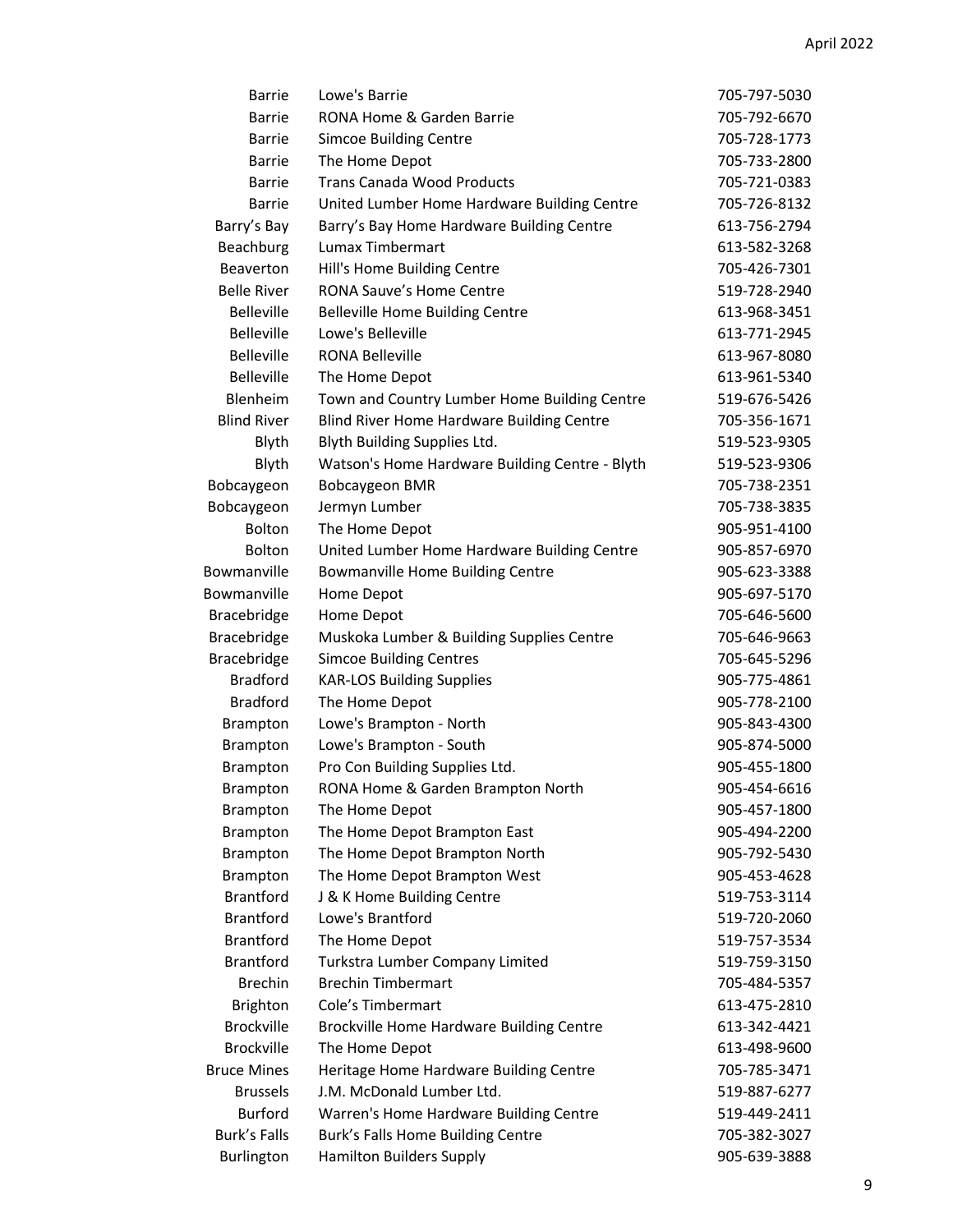| <b>Burlington</b>     | Lowe's Burlington - North                       | 905-331-3795 |
|-----------------------|-------------------------------------------------|--------------|
| Burlington            | <b>RONA Burlington</b>                          | 905-332-8868 |
| Burlington            | Tamarack Lumber Inc.                            | 905-335-1115 |
| Burlington            | The Home Depot                                  | 905-331-1700 |
| Caledonia             | <b>Grand River Timbermart</b>                   | 905-765-4034 |
| Cambridge             | Gillies Lumber Inc.                             | 519-653-3219 |
| Cambridge             | Lowe's Cambridge                                | 519-620-5800 |
| Cambridge             | The Home Depot                                  | 519-624-2700 |
| Cambridge             | Turkstra Lumber Company Limited                 | 519-623-1410 |
| Campbellford          | Campbellford Home Hardware Building Centre      | 705-653-3330 |
| Campbellford          | <b>RONA Campbellford</b>                        | 705-653-1440 |
| Carleton Place        | RONA Home & Garden                              | 613-253-6173 |
| <b>Carleton Place</b> | The Home Depot                                  | 613-253-3870 |
| Carp                  | Deka Home Building Centre                       | 613-839-3467 |
| Chapleau              | <b>Collins Home Hardware Building Centre</b>    | 705-864-1030 |
| Chatham               | Chatham-Kent Home Hardware Building Centre      | 519-354-0700 |
| Chatham               | <b>RONA Chatham</b>                             | 519-352-0130 |
| Chatham               | The Home Depot                                  | 519-380-2040 |
| Chatsworth            | Hatten Hardware Ltd.                            | 519-794-2930 |
| Chelmsford            | North West Lumber Co. Limited                   | 705-855-4573 |
| Chesley               | Hatten Home Hardware Building Centre            | 519-363-3038 |
| Clinton               | Langford Lumber Home Building Centre            | 519-482-3995 |
| Cloyne                | Hook's Castle Building Centre                   | 613-336-8416 |
| Cobden                | <b>Olmstead's Home Hardware Building Centre</b> | 613-646-2033 |
| Coboconk              | Shield's Home Hardware                          | 705-454-3342 |
| Coboconk              | <b>Tri-County Building Supplies</b>             | 705-454-3588 |
| Cobourg               | <b>Cobourg Castle Building Centre</b>           | 905-372-6128 |
| Cobourg               | Cobourg Home Hardware Building Centre           | 905-372-3381 |
| Cobourg               | The Home Depot                                  | 905-377-7600 |
| Cochrane              | Allan's Home Hardware Building Centre           | 705-272-4271 |
| Coldwater             | Severn Timbermart                               | 705-686-7302 |
| Collingwood           | Bill Brown Woodworking & Builders Supply Ltd.   | 705-445-4813 |
| Collingwood           | Collingwood Home Hardware Building Centre       | 705-445-2671 |
| Collingwood           | The Home Depot                                  | 705-446-3100 |
| Combermere            | Combermere Home Hardware Building Centre        | 613-756-2436 |
| Concord               | Central Fairbank Lumber                         | 905-738-2111 |
| Cookstown             | H.F. Smith Home Hardware Building Centre        | 705-458-4462 |
| Cornwall              | The Home Depot                                  | 613-930-4470 |
| Courtright            | <b>Watson Timbermart</b>                        | 519-867-2858 |
| Deep River            | Deep River Home Hardware Building Centre        | 613-584-3375 |
| Delhi                 | <b>Crompton Home Building Centre</b>            | 519-582-0240 |
| Deseronto             | <b>McMurter Home Centre</b>                     | 613-396-1607 |
| Dorchester            | Lind Lumber Ltd.                                | 519-268-7383 |
| Dorset                | <b>Dorset Timbermart</b>                        | 705-766-2263 |
| Drayton               | Mar-Span Home Hardware Building Centre          | 519-638-2420 |
| Dresden               | Lumberjack Home Building Centre                 | 519-683-6199 |
| Dryden                | B. Taylor Home Hardware Building Centre         | 807-223-3381 |
| Dubreuville           | Yvon Lacroix Enterprises Ltd.                   | 705-884-2941 |
| <b>Dundas</b>         | <b>RONA Dundas</b>                              | 905-276-6350 |
| Dundas                | Turkstra Lumber Company Limited                 | 905-628-9924 |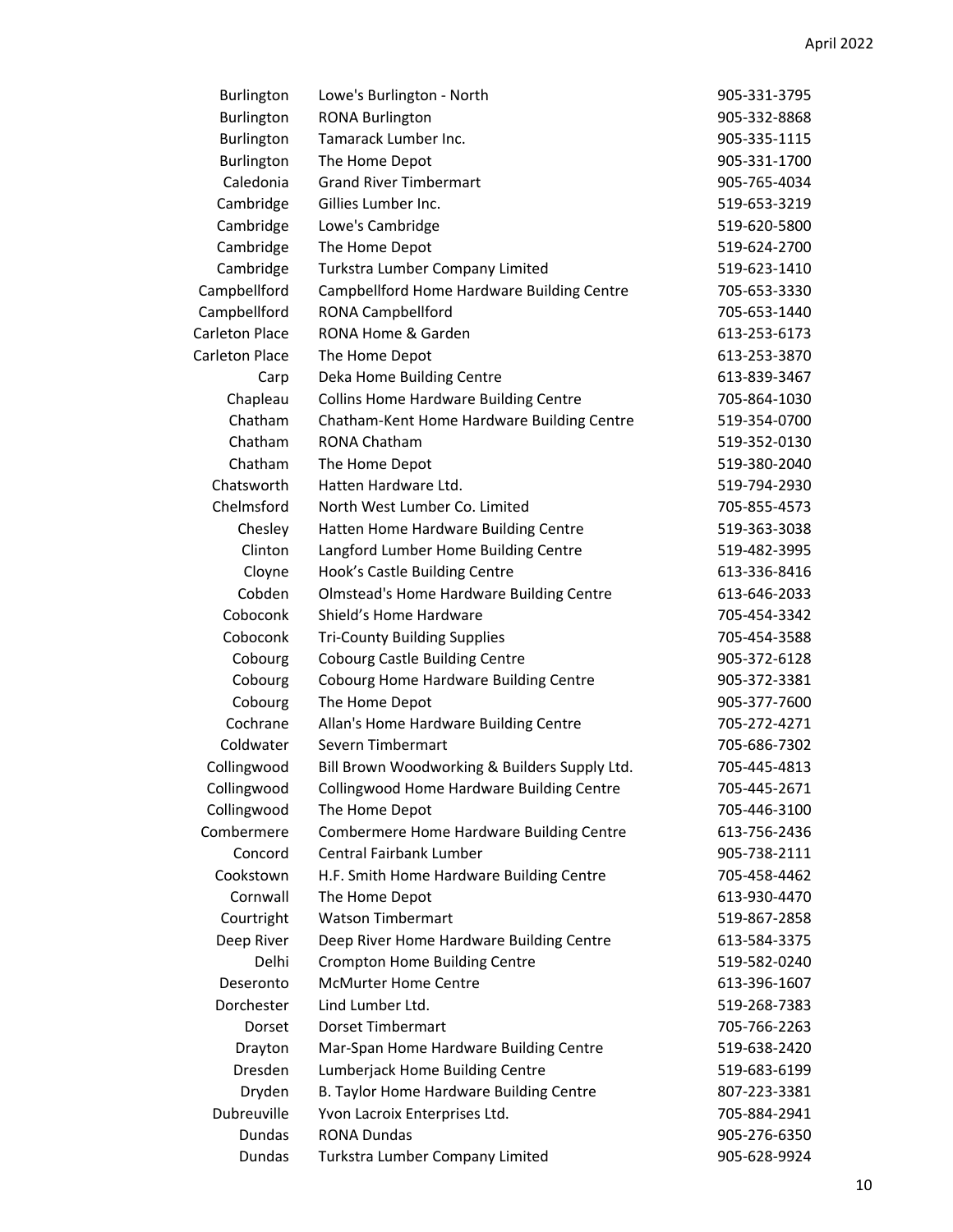| Dunnville               | Grand Erie Home Hardware Building Centre        | 905-774-6115 |
|-------------------------|-------------------------------------------------|--------------|
| Dunnville               | Turkstra Lumber Company Limited                 | 905-774-7571 |
| Durham                  | <b>Welbeck Sawmill Limited</b>                  | 519-369-2144 |
| Dutton                  | Dutton Building Products Ltd.                   | 519-762-3213 |
| Dwight                  | Dwight Lumber and Building Supply               | 705-635-1936 |
| <b>East Gwillimbury</b> | Lowe's Newmarket - East Gwillimbury             | 905-952-2950 |
| Echo Bay                | Heritage Home Hardware Building Centre          | 705-248-2931 |
| Eganville               | <b>Eganville Country Depot</b>                  | 613-628-2272 |
| <b>Elliot Lake</b>      | RONA Algoma Builders Supply Limited             | 705-848-3684 |
| Elmira                  | JL's Duke Street Home Building Centre           | 519-669-5488 |
| Elmvale                 | <b>Elmvale Home Building Centre</b>             | 705-322-2800 |
| Elora                   | <b>RONA Elora Building Supplies</b>             | 519-846-5381 |
| Embrun                  | <b>Embrun Home Hardware Building Centre</b>     | 613-443-2889 |
| Embrun                  | La Coop Agricole D'Embrun Ltd.                  | 613-443-7662 |
| Espanola                | Espanola Home Hardware Building Centre          | 705-869-2130 |
| Essex                   | <b>Essex Home Hardware Building Centre</b>      | 519-776-4646 |
| Essex                   | Kimball Lumber                                  | 519-776-6404 |
| Etobicoke               | Hanford Lumber Ltd                              | 416-743-5384 |
| Etobicoke               | Lakeshore Lumber Company Inc.                   | 416-251-2281 |
| Etobicoke               | M L Lumber & Building Supplies                  | 416-603-7878 |
| Etobicoke               | RONA Islington                                  | 416-503-2469 |
| Etobicoke               | <b>RONA Lambton</b>                             | 416-232-1460 |
| Etobicoke               | <b>RONA Martin Grove</b>                        | 416-241-9167 |
| Etobicoke               | The Home Depot (Etobicoke South)                | 416-626-9800 |
| Etobicoke               | The Home Depot (Rexdale)                        | 416-746-1357 |
| Exeter                  | Moffatt & Powell Limited                        | 519-235-2801 |
| <b>Fenelon Falls</b>    | Handley Lumber Ltd.                             | 705-887-2621 |
| Fergus                  | Dixon Home Hardware Building Centre             | 519-843-1171 |
| Fisherville             | Selkirk Home Hardware Building Centre           | 905-776-2533 |
| Flesherton              | S & S Timbermart                                | 519-924-2881 |
| Fonthill                | Fonthill Lumber Limited                         | 905-892-2641 |
| Forest                  | Prout's Building Centre                         | 519-786-2182 |
| Foxboro                 | <b>Timber Top Country Store</b>                 | 613-967-1334 |
| Gananoque               | Gananoque Home Hardware Building Centre         | 613-382-3386 |
| Georgetown              | RONA Georgetown                                 | 905-877-2947 |
| Georgetown              | United Lumber Home Hardware Building Centre     | 905-873-8007 |
| Glen Huron              | Hamilton Bros. Timbermart                       | 705-466-2244 |
| Gloucester              | Lowe's Ottawa - Gloucester                      | 613-741-6331 |
| Gloucester              | The Home Depot                                  | 613-744-1700 |
| Gooderham               | <b>Highland Timbermart</b>                      | 704-447-2012 |
| Gorrie                  | Watson's Home Hardware Building Centre - Gorrie | 519-335-3551 |
| Gowanstown              | Lincoln Smith & Sons Lumber                     | 519-291-4488 |
| <b>Grand Bend</b>       | Home Hardware Building Centre Grand Bend        | 519-238-8282 |
| <b>Grand Bend</b>       | <b>RONA Davies Hardware</b>                     | 519-238-5500 |
| Gravenhurst             | Chamberlain Timbermart                          | 705-687-4007 |
| Gravenhurst             | Home Building Centre                            | 705-687-2289 |
| Griffith                | <b>Griffith Building Supply</b>                 | 613-333-5596 |
| Grimsby                 | RONA Home & Garden Grimsby                      | 905-309-1959 |
| Guelph                  | <b>Guelph Building Supply</b>                   | 519-780-0400 |
| Guelph                  | Home Depot                                      | 519-780-3400 |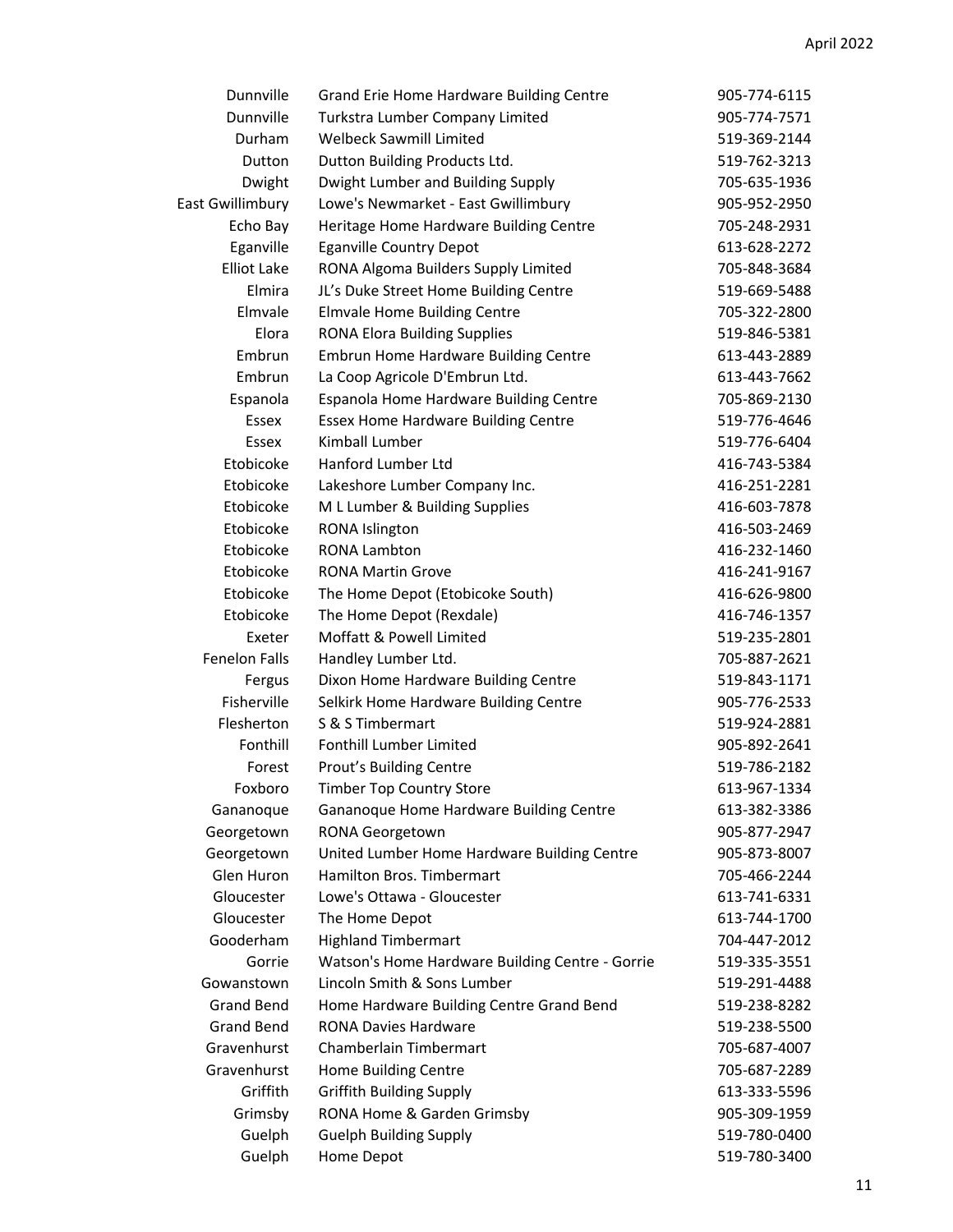| Guelph                | JL's Home Building Centre                        | 519-822-8230 |
|-----------------------|--------------------------------------------------|--------------|
| Guelph                | <b>RONA Guelph</b>                               | 519-821-5744 |
| Haliburton            | <b>Haliburton Timbermart</b>                     | 705-457-2510 |
| Hamilton              | Arruda's Timbermart                              | 905-521-2177 |
| Hamilton              | Hamilton Builders Supply - Limeridge             | 905-388-2352 |
| Hamilton              | Hamilton Builders Supply - Lloyd Street          | 905-544-6233 |
| Hamilton              | Lowe's Hamilton                                  | 905-312-5670 |
| Hamilton              | RONA Hamilton (Parkdale)                         | 905-547-3444 |
| Hamilton              | RONA Hamilton (Rymal Road)                       | 905-383-3355 |
| Hamilton              | The Home Depot Centennial Parkway                | 905-561-9755 |
| Hamilton              | The Home Depot Stone Church Road                 | 905-574-4400 |
| Hamilton              | Turkstra Lumber Company Limited                  | 905-388-8220 |
| Hammond               | RONA J. Lalonde & Fils                           | 613-487-2760 |
| Hanover               | Hanover Home Hardware Building Centre            | 519-364-3410 |
| Hanover               | <b>RONA Hanover Building Centre</b>              | 519-364-6000 |
| Harriston             | <b>Murphy Timbermart</b>                         | 519-338-2926 |
| Harrow                | Harrow Home Hardware                             | 519-738-9119 |
| Hartington            | <b>Atkinson Home Building Centre</b>             | 613-372-2838 |
| Hearst                | <b>Hearst Home Building Centre</b>               | 705-362-4325 |
| <b>Hilton Beach</b>   | Lyons Timbermart                                 | 705-246-2475 |
| Huntsville            | Muskoka Lumber and Building Supplies Centre Ltd. | 705-789-4421 |
| Huntsville            | Rolston Home Building Centre                     | 705-789-4111 |
| Huntsville            | The Home Depot                                   | 705-788-5000 |
| Ingersoll             | Ingersoll Home Hardware Building Centre          | 519-485-5111 |
| Ingleside             | Ingleside Timbermart                             | 613-537-2433 |
| Iroquois              | <b>Thompson Timbermart</b>                       | 613-652-2500 |
| <b>Iroquois Falls</b> | Iroquois Falls Home Hardware Building Centre     | 705-232-4029 |
| Jarvis                | Jarvis Timbermart                                | 519-587-4035 |
| Kanata                | Lowe's Ottawa - Kanata                           | 613-836-3971 |
| Kanata                | The Home Depot                                   | 613-271-7577 |
| Kapuskasing           | Yvon's Home Hardware Building Centre             | 705-335-2228 |
| Keene                 | <b>Interco Fabrications</b>                      | 705-295-4555 |
| Keewatin              | Countryside Kenora                               | 807-464-5816 |
| Keewatin              | McMunn & Yates Building Supplies                 | 807-547-3366 |
| Kemptville            | RONA Kemptville                                  | 613-258-6000 |
| Killalloe             | Keetch's Building Supply                         | 613-757-2616 |
| Kincardine            | Kincardine Timbermart                            | 519-396-3355 |
| Kingston              | <b>Glen Supply</b>                               | 613-542-4957 |
| Kingston              | Lowe's Kingston                                  | 613-634-5410 |
| Kingston              | RONA Home & Garden (Princess)                    | 613-531-6225 |
| Kingston              | The Home Depot                                   | 613-384-3511 |
| Kingsville            | Kingsville Home Hardware                         | 519-733-4261 |
| Kingsville            | <b>T-Murr Exteriors</b>                          | 519-326-8551 |
| Kingsville            | <b>Truax Building Centre</b>                     | 519-733-2341 |
| Kirkland Lake         | <b>Breaults Castle Building Centre</b>           | 705-567-5359 |
| Kirkland Lake         | <b>Grant Home Hardware Building Centre</b>       | 705-567-4630 |
| Kitchener             | Lowe's Kitchener                                 | 519-584-0996 |
| Kitchener             | RONA BFD Building Centre Inc.                    | 519-745-3250 |
| Kitchener             | RONA Home & Garden Kitchener                     | 519-584-0996 |
| Kitchener             | Swanson's Home Hardware Building Centre          | 519-743-1404 |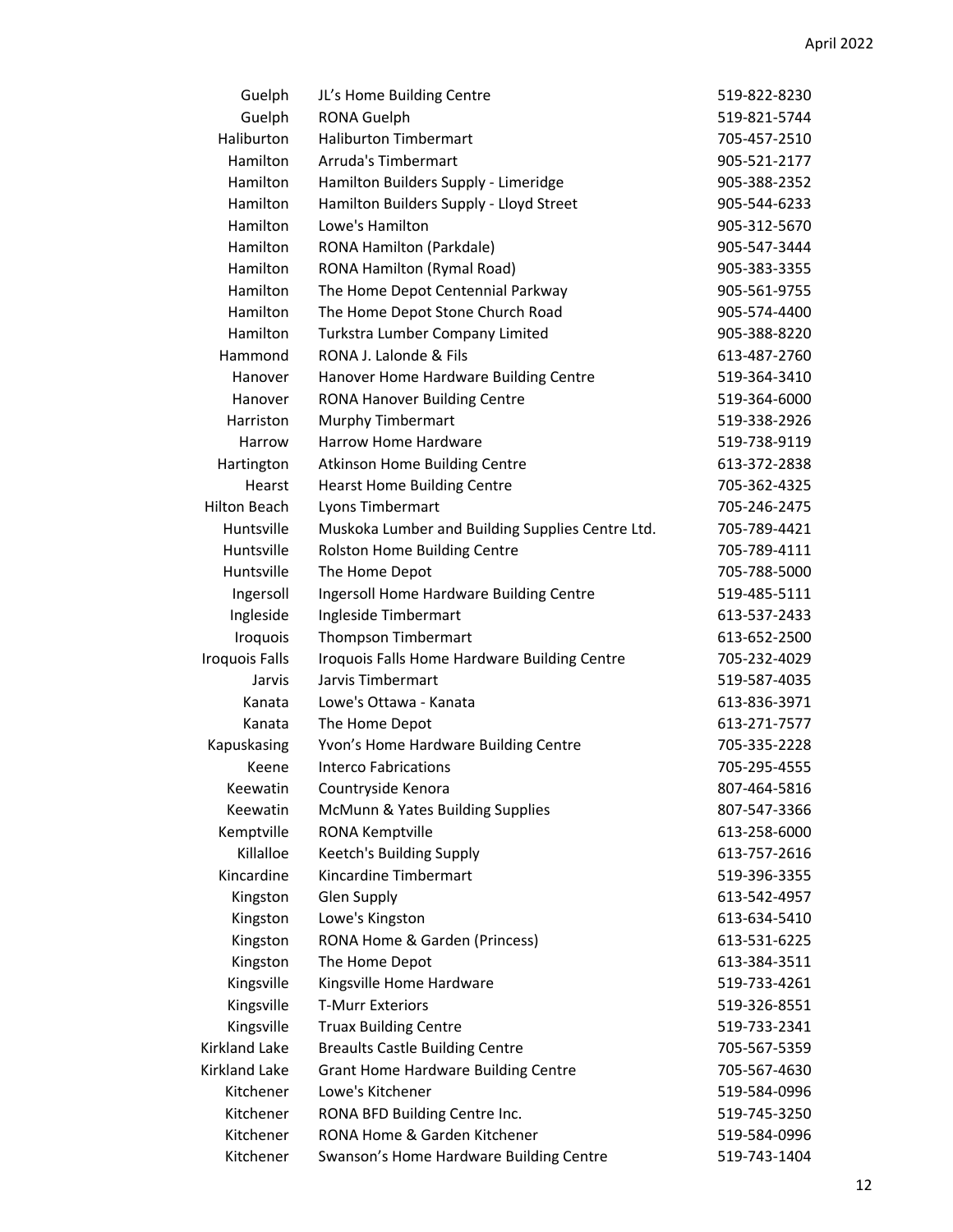| Kitchener      | The Home Depot                                    | 519-650-3900 |
|----------------|---------------------------------------------------|--------------|
| Komoka         | Komoka Kilworth Home Hardware Building Centre     | 226-289-2420 |
| Lakefield      | Kingdon Timbermart                                | 705-652-3361 |
| Langton        | Long's Timbermart                                 | 519-875-2491 |
| Leamington     | <b>Builder Direct Buy Corp</b>                    | 519-322-2100 |
| Leamington     | Leamington Home Building Centre                   | 519-326-4474 |
| Leamington     | RONA Home & Garden Leamington                     | 519-322-4908 |
| Lindsay        | Home Hardware Lindsay                             | 705-324-4611 |
| Lindsay        | Home Building Centre - Lindsay                    | 705-324-3516 |
| Lindsay        | <b>RONA Lindsay</b>                               | 705-878-8135 |
| Lion's Head    | Liverance Home Building Centre                    | 519-793-3610 |
| Listowel       | Watson's Home Hardware Building Centre - Listowel | 519-291-2610 |
| Little Current | RONA Tim's and Co. Home Centre Ltd.               | 705-368-2090 |
| London         | Copp's Buildall - Downtown                        | 519-679-9000 |
| London         | Copp's Buildall - Hyde Park                       | 519-472-3648 |
| London         | Copp's Buildall - Lambeth                         | 519-652-3575 |
| London         | Copp's Buildall - London East                     | 519-659-9989 |
| London         | The Home Depot London East                        | 519-457-5800 |
| London         | The Home Depot London Southwest                   | 519-691-1400 |
| London         | Home Hardware Building Centre - London East       | 519-455-0660 |
| London         | Lowe's London - North West                        | 519-474-5270 |
| London         | Lowe's London - South West                        | 519-652-2621 |
| London         | Moffatt & Powell RONA London                      | 519-472-2000 |
| London         | RONA Home & Garden London North                   | 519-471-6621 |
| London         | The Home Depot London North                       | 519-850-5900 |
| Long Lac       | RONA Barino Contruction Ltd. #08975               | 807-876-2294 |
| Lucan          | Langford Lumber Home Building Centre              | 519-227-4416 |
| Lucknow        | <b>Henderson RONA</b>                             | 519-528-3118 |
| Lyndhurst      | Lyndhurst Home Building Centre                    | 613-928-2828 |
| MacTier        | Muskoka Lumber Building Supplies Centre           | 705-375-2051 |
| Madoc          | <b>Madoc Timbermart</b>                           | 613-473-2366 |
| Magnetawan     | Magnetawan Building Centre                        | 705-387-3988 |
| Manitouwadge   | Manitouwadge Home Hardware Building Centre        | 807-826-3233 |
| Manitowaning   | Manitowaning Mill Home Building Centre            | 705-859-3105 |
| Manotick       | The Wood Source Inc.                              | 613-822-6800 |
| Maple          | Argo Lumber Inc.                                  | 905-832-0786 |
| Marathon       | Marathon Home Hardware Building Centre            | 807-229-1600 |
| Markdale       | Centre Grey Builders & Supplies                   | 519-986-2641 |
| Markham        | <b>RONA Markham</b>                               | 905-294-5200 |
| Markham        | The Home Depot                                    | 905-940-5900 |
| Markham        | The Home Depot Markham East                       | 905-201-2590 |
| Markham        | The Home Depot Markham North                      | 905-201-5500 |
| Marmora        | Broadbent's Home Hardware Building Centre         | 613-472-2539 |
| Marmora        | Drummond BMR                                      | 613-472-2628 |
| Massey         | Sonnenburg Hardware Ltd                           | 705-582-2612 |
| Matheson       | <b>Collins Home Hardware Building Centre</b>      | 705-273-1890 |
| Mattawa        | Wilson's Builders Supplies                        | 705-744-5588 |
| Midland        | Midland Home Hardware Building Centre             | 705-526-5416 |
| Midland        | <b>RONA Midland</b>                               | 705-526-3748 |
| Midland        | The Home Depot                                    | 705-527-8800 |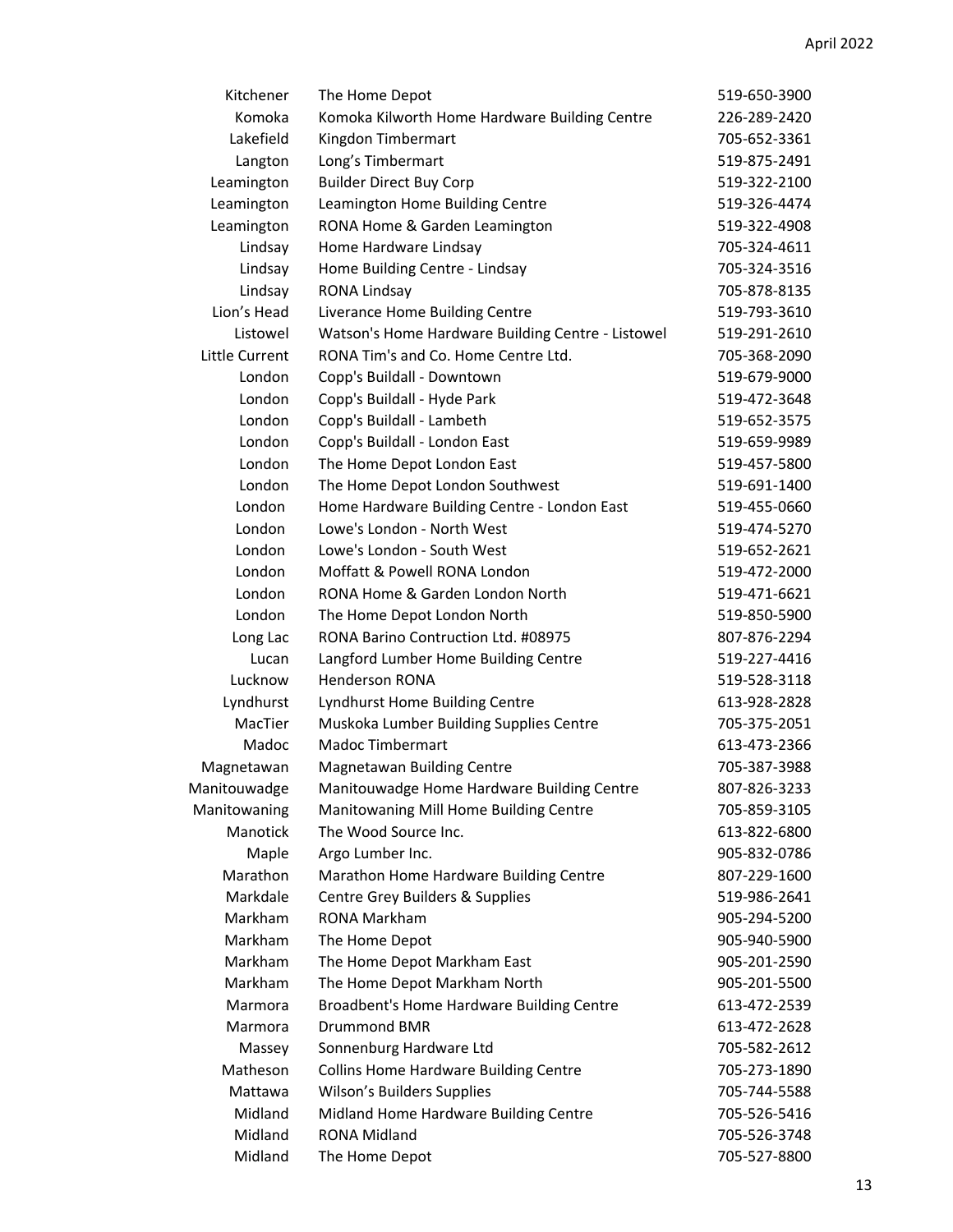| Milton              | Lowe's Milton                              | 905-878-8484 |
|---------------------|--------------------------------------------|--------------|
| Milton              | Lumberville                                | 905-876-2525 |
| Milton              | The Home Depot                             | 905-864-1200 |
| Milverton           | Ellis Home Hardware Building Centre        | 519-595-8224 |
| Mindemoya           | Mindemoya Home Hardware Building Centre    | 705-377-5341 |
| Minden              | Minden Home Hardware Building Centre       | 705-286-1351 |
| Mississauga         | Adam Tools Inc.                            | 905-678-9449 |
| Mississauga         | Cooksville Lumber Co Ltd                   | 905-279-6101 |
| Mississauga         | Lowe's Mississauga Central                 | 905-890-4000 |
| Mississauga         | RONA Lansing (Dundas East)                 | 950-276-6350 |
| Mississauga         | RONA Mississauga (Erin Mills)              | 905-820-9965 |
| Mississauga         | The Home Depot Mississauga Heartland       | 905-285-4000 |
| Mississauga         | The Home Depot Mississauga South           | 905-281-6230 |
| Mississauga         | The Home Depot Mississauga West            | 905-814-3860 |
| Mississauga         | <b>Winca Timbermart</b>                    | 905-615-0888 |
| Mitchell            | RONA Moffatt & Powell Ltd.                 | 519-348-8437 |
| Moonbeam            | Yvon's Home Hardware Building Centre       | 705-367-2292 |
| Moose Factory       | GG's Ace Hardware                          | 705-658-4591 |
| Morrisburg          | Morrisburg Building Centre                 | 613-543-2009 |
| <b>Mount Albert</b> | Mount Albert Home Hardware Building Centre | 905-473-2341 |
| <b>Mount Forest</b> | Young's Home Hardware Building Centre      | 519-323-1500 |
| Napanee             | Napanee Home Hardware Building Centre      | 613-354-3315 |
| Nepean              | Lowe's Ottawa - Nepean                     | 613-274-3984 |
| Nepean              | RONA Home & Garden Nepean                  | 613-226-5636 |
| Nepean              | The Home Depot                             | 613-723-5900 |
| New Liskeard        | <b>Grant Home Hardware Building Centre</b> | 705-647-9311 |
| New Liskeard        | RONA New Liskeard                          | 705-647-6784 |
| Newbury             | McNaughton Home Hardware Building Centre   | 519-693-4484 |
| Newcastle           | RONA The Hardware Store Inc.               | 905-987-4560 |
| Newmarket           | The Home Depot                             | 905-898-0090 |
| Newmarket           | Lowe's Newmarket - East Gwillimbury        | 905-952-2950 |
| Niagara Falls       | Lowe's Niagara Falls                       | 905-374-5520 |
| Niagara Falls       | The Home Depot                             | 905-371-7470 |
| Niagara Falls       | Turkstra Lumber Company Limited            | 905-374-0176 |
| Noëlville           | Jeans Home Hardware Building Centre        | 705-898-1333 |
| Noëlville           | Nadon Lumber                               | 705-898-2248 |
| North Bay           | Carry All Home Building Centre             | 705-474-4636 |
| North Bay           | Home Depot                                 | 705-845-2300 |
| North Bay           | RONA Lakeview Builders Supplies McGaughey  | 705-474-4400 |
| North Bay           | RONA Lakeview Builders Supplies Memorial   | 705-472-6700 |
| North Gower         | Perkins Home Building Centre               | 613-489-3735 |
| Northbrook          | Yourway Home Building Centre               | 613-336-2195 |
| North York          | Metro Home Hardware Building Centre        | 416-740-9131 |
| Norwich             | Norwich Home Hardware                      | 519-863-2055 |
| Oakville            | The Home Depot Bristol Circle              | 905-829-5900 |
| Oakville            | The Home Depot Burloak                     | 905-469-7110 |
| Oakville            | The Home Depot Trafalgar                   | 905-815-5000 |
| Oakville            | RONA - Oakville (Royal Windsor)            | 905-337-1533 |
| Oakville            | RONA - Oakville (Speers)                   | 905-844-8010 |
| Orangeville         | <b>Orangeville Building Supply</b>         | 519-942-3900 |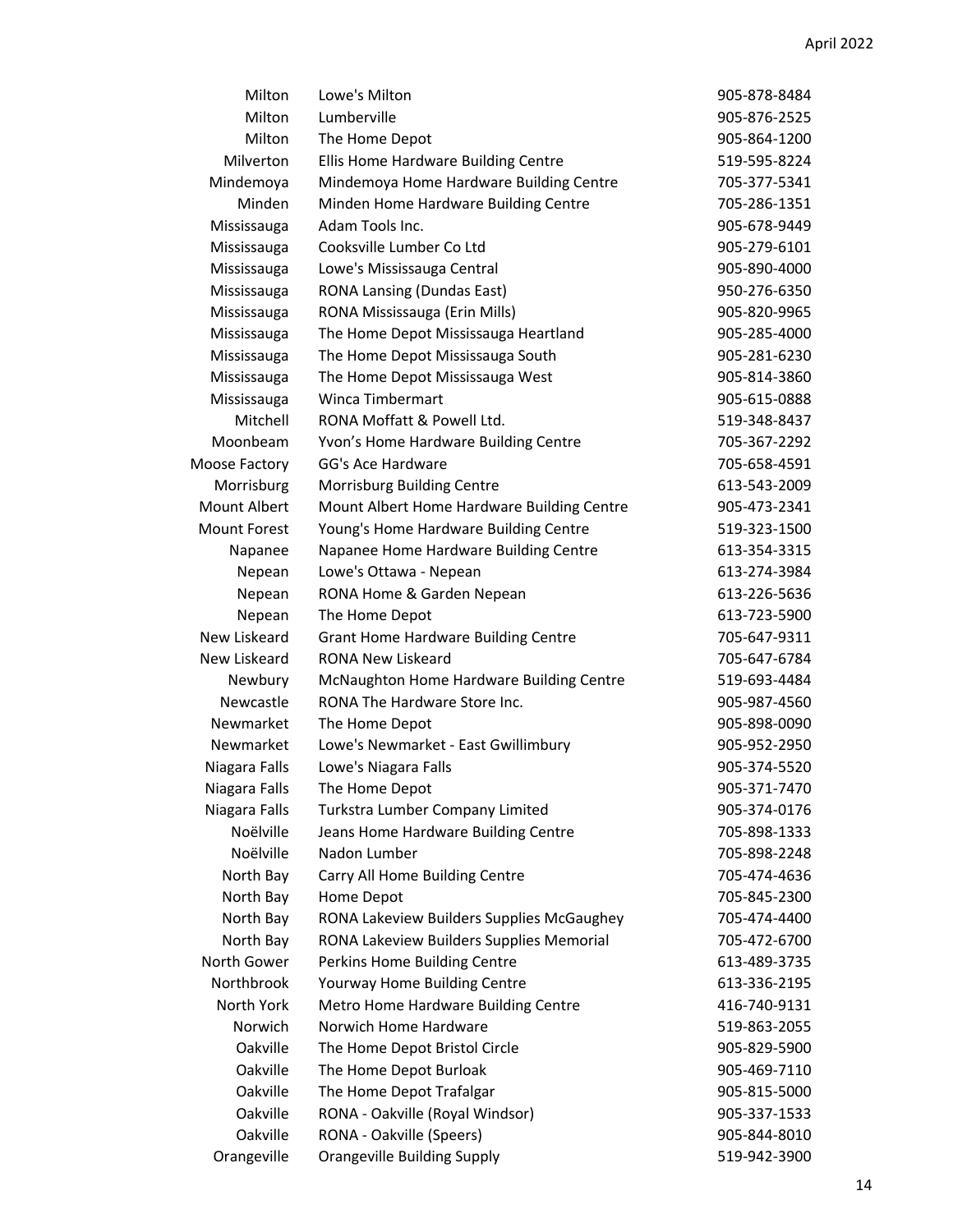| Orangeville   | Orangeville Home Hardware Building Centre    | 519-941-5407 |
|---------------|----------------------------------------------|--------------|
| Orangeville   | The Home Depot                               | 519-940-9061 |
| Orillia       | Orillia Home Hardware Building Centre        | 705-326-7371 |
| Orillia       | The Home Depot                               | 705-327-6500 |
| Orleans       | Lowe's Ottawa - Orleans                      | 613-830-6370 |
| Orleans       | The Home Depot                               | 613-590-2030 |
| Oshawa        | Lowe's Oshawa                                | 905-436-4940 |
| Oshawa        | Peacock Lumber Limited                       | 905-725-4744 |
| Oshawa        | The Home Depot                               | 905-743-5600 |
| Ottawa        | Home Depot South Keys                        | 613-739-5300 |
| Owen Sound    | Smith & Hladil Home Hardware Building Centre | 519-376-1210 |
| Owen Sound    | The Home Depot                               | 519-372-3970 |
| Paisley       | Allen's Home Building Centre                 | 519-353-5150 |
| Paris         | Home Building Centre                         | 519-442-2297 |
| Parkhill      | Mitchell's Home Building Centre              | 519-294-0828 |
| Parry Sound   | <b>McNabb Home Building Centre</b>           | 705-746-2147 |
| Parry Sound   | Porch to Pier                                | 705-746-8333 |
| Parry Sound   | Premium Dock & Marine Systems                | 705-746-4334 |
| Parry Sound   | <b>RONA Parry Sound</b>                      | 705-746-5894 |
| Parry Sound   | South Parry Lumber                           | 705-746-8491 |
| Parry Sound   | The Home Depot                               | 705-774-7000 |
| Pembroke      | C.A. Reiches & Sons Ltd.                     | 613-735-4104 |
| Pembroke      | Smitty's Home Hardware Building Centre       | 613-732-2821 |
| Pembroke      | The Home Depot                               | 613-732-6550 |
| Perth         | Perth Home Hardware Building Centre          | 613-267-4501 |
| Petawawa      | RONA Petawawa                                | 613-506-7662 |
| Peterborough  | Chemong Home Hardware Building Centre        | 705-748-9111 |
| Peterborough  | Kingdon Timbermart                           | 705-749-1144 |
| Peterborough  | Merrett Home Hardware Building Centre        | 705-743-3553 |
| Peterborough  | Monaghan Lumber Specialties                  | 705-742-9353 |
| Peterborough  | The Home Depot                               | 705-876-4560 |
| Petrolia      | Lambton BMR Pro                              | 519-882-3080 |
| Pickering     | Lowe's Pickering                             | 905-619-7530 |
| Pickering     | The Home Depot                               | 905-421-2000 |
| Picton        | C.F. Evans Lumber Co. Ltd.                   | 613-476-2446 |
| Picton        | Picton Home Hardware Building Centre         | 613-476-7497 |
| Plevna        | Lookout Home Hardware Building Centre        | 613-479-5579 |
| Pontypool     | Roka Timbermart                              | 705-277-3381 |
| Port Carling  | Muskoka Lumber Building Supplies Centre      | 705-765-3105 |
| Port Carling  | Port Carling Home Hardware Building Centre   | 705-765-3193 |
| Port Colborne | Frank's Home Building Centre                 | 905-834-4913 |
| Port Colborne | Port Colborne Home Hardware Building Centre  | 905-834-3634 |
| Port Colborne | <b>Sherk Timbermart</b>                      | 905-834-4541 |
| Port Elgin    | Port Elgin Home Hardware Building Centre     | 519-832-2466 |
| Port Hope     | Gilmer's Building Centre Ltd.                | 905-885-4568 |
| Port Loring   | Port Loring Home Building Centre             | 705-757-2588 |
| Port Perry    | Lake Scugog Lumber Inc.                      | 905-985-7391 |
| Port Perry    | <b>RONA Port Perry</b>                       | 905-985-7334 |
| Port Rowan    | Port Rowan Home Building Centre              | 519-586-7336 |
| Powassan      | <b>Gomoll Timbermart Building Centre</b>     | 705-724-2023 |
|               |                                              |              |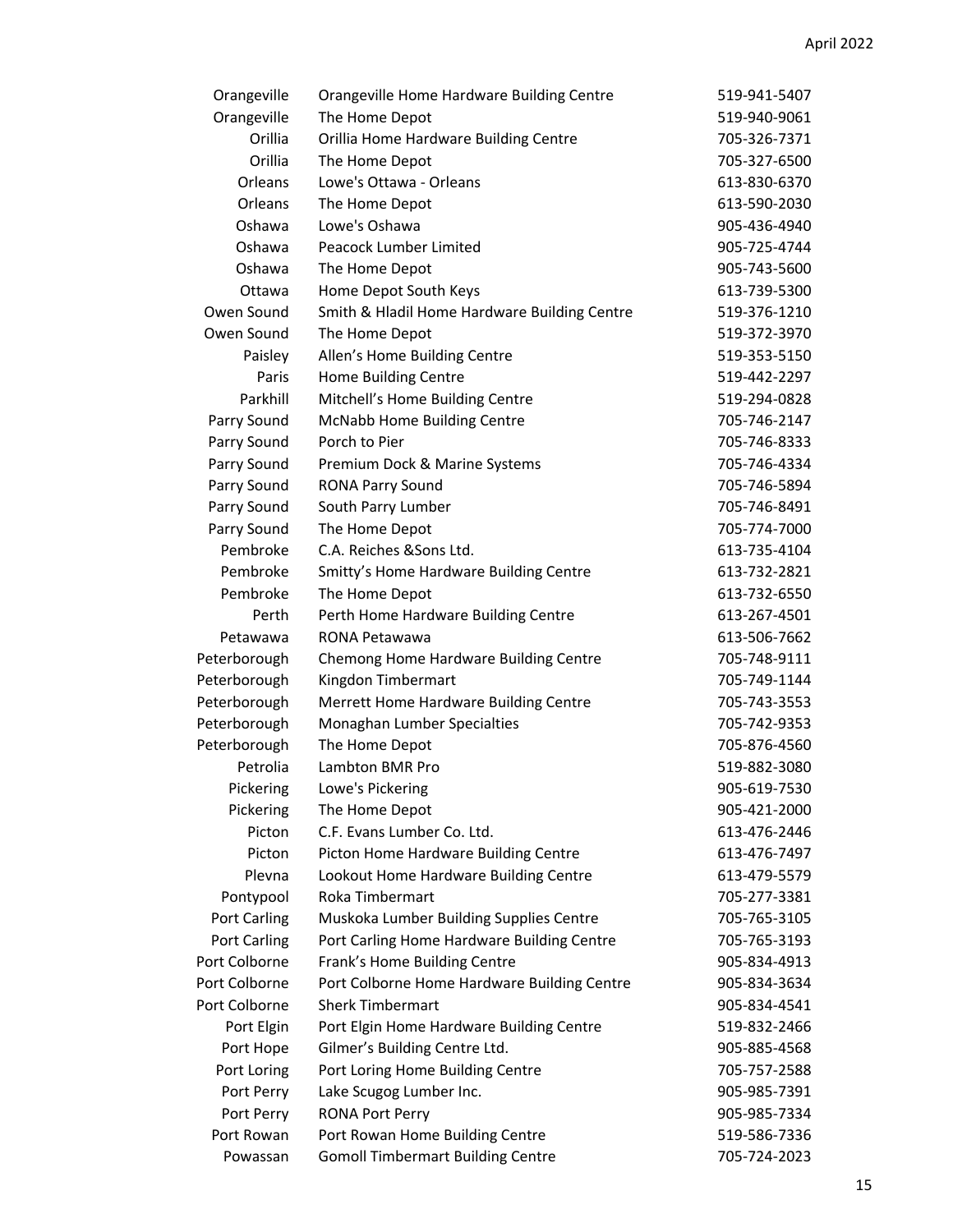| Powassan             | Powassan Home Hardware Building Centre   | 705-724-2810 |
|----------------------|------------------------------------------|--------------|
| Renfrew              | Renfrew Home Hardware Building Centre    | 613-432-8874 |
| <b>Richmond Hill</b> | The Home Depot                           | 905-763-2311 |
| <b>Richmond Hill</b> | The Home Depot - Richmond Hill North     | 905-787-7200 |
| Ridgeway             | Turkstra Lumber Company Limited          | 905-894-5200 |
| Rockland             | RONA J. Lalonde & Fils Ltd.              | 613-446-8833 |
| Roslin               | <b>Chisholms Timbermart</b>              | 613-477-2920 |
| Sarnia               | Lowe's Sarnia                            | 519-541-2120 |
| Sarnia               | <b>NYCE Outdoor Living</b>               | 519-491-9898 |
| Sarnia               | Teahen Home Hardware Building Centre     | 519-337-3783 |
| Sarnia               | The Home Depot                           | 519-333-2300 |
| Sauble Beach         | Miller's Home Hardware Building Centre   | 519-422-2424 |
| Sault Ste. Marie     | Heritage Home Hardware Building Centre   | 705-759-5101 |
| Sault Ste. Marie     | Lyons Timbermart - Black Rd              | 705-759-1555 |
| Sault Ste. Marie     | Lyons Timbermart - Wellington St         | 705-759-4164 |
| Sault Ste. Marie     | The Home Depot                           | 705-254-1150 |
| Scarborough          | Home Lumber Inc.                         | 416-759-7438 |
| Scarborough          | Lowe's - Scarborough North - Steeles Ave | 416-940-4827 |
| Scarborough          | Lowe's - Scarborough West - Warden Ave   | 416-689-3570 |
| Scarborough          | RONA Home & Garden Golden Mile           | 416-751-7556 |
| Scarborough          | RONA Home & Garden Scarborough-Midland   | 416-396-3453 |
| Scarborough          | <b>TESCO Building Supplies</b>           | 416-291-6866 |
| Scarborough          | The Home Depot Eglinton                  | 416-289-2500 |
| Scarborough          | The Home Depot Ellesmere                 | 416-609-1800 |
| Scarborough          | The Home Depot Morningside               | 416-283-3166 |
| Schomberg            | <b>RONA Schomberg</b>                    | 905-939-2211 |
| Seaforth             | RONA Seaforth - Moffatt & Powell         | 519-527-0770 |
| Seguin               | Kropf Industrial                         | 705-378-2453 |
| Selkirk              | Selkirk Home Hardware Building Centre    | 204-785-2773 |
| Sexton               | Rosenberg Builders Supply Ltd.           | 705-842-2303 |
| Sharbot Lake         | Sharbot Lake Home Building Centre        | 613-279-2947 |
| Shelburne            | Shelburne Home Hardware Building Centre  | 519-925-3991 |
| Simcoe               | <b>Pickard Home Building Centre</b>      | 519-426-0791 |
| Simcoe               | RONA Cashway Simcoe                      | 519-426-2740 |
| Simcoe               | Turkstra Lumber Company Limited          | 519-428-5111 |
| <b>Smiths Falls</b>  | Rideau Home Hardware Building Centre     | 613-283-2211 |
| <b>Smiths Falls</b>  | <b>RONA Smiths Falls</b>                 | 613-283-4411 |
| Smithville           | Turkstra Lumber Company Limited          | 905-957-3318 |
| Smooth Rock Falls    | <b>Blanchette Pro Hardware</b>           | 705-338-2140 |
| Springfield          | Springfield RONA                         | 519-765-4321 |
| St. Catharines       | <b>Stark Lumber</b>                      | 905-685-1311 |
| St. Catharines       | St. Catharines Building Supplies Inc.    | 905-688-2111 |
| St. Catharines       | The Home Depot                           | 905-937-5900 |
| St. Catharines       | Garden City Home Building Centre         | 905-688-5520 |
| St. Catharines       | RONA - St. Catharines                    | 905-684-9264 |
| St. Isidore          | Groupe Matériaux Godin Inc. St-Isidore   | 613-527-5090 |
| St. Isidore          | J.R. Menard Ltd.                         | 613-524-2885 |
| St. Jacobs           | Fairway Lumber Company Limited           | 519-664-2226 |
| St. Marys            | St. Marys Home Building Centre           | 519-284-3380 |
| St. Thomas           | Geerlinks Home Hardware Building Centre  | 519-631-2910 |
|                      |                                          |              |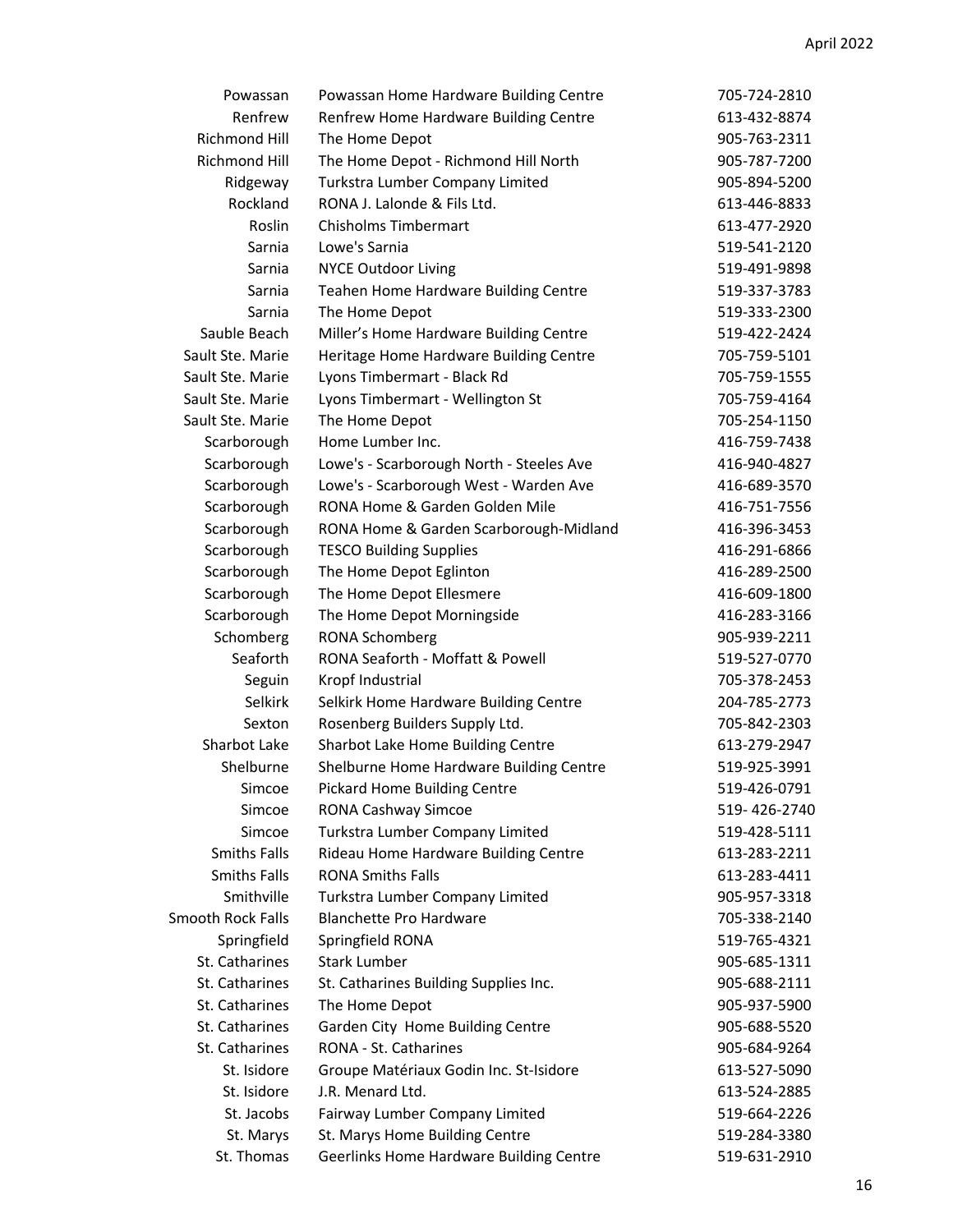| St. Thomas            | <b>RONA St. Thomas</b>                                                  | 519-631-2250 |
|-----------------------|-------------------------------------------------------------------------|--------------|
| Stayner               | <b>Stayner Timbermart</b>                                               | 705-428-2420 |
| Stittsville           | Stittsville Home Hardware Building Centre                               | 613-831-7775 |
| <b>Stoney Creek</b>   | Turkstra Trim & Doors (a division of Turkstra Lumber Comp: 905-573-8746 |              |
| Stouffville           | Schell Lumber Home Building Centre                                      | 905-640-3440 |
| Stratford             | <b>Stratford Home Hardware Building Centre</b>                          | 519-271-4370 |
| Strathroy             | RONA Moffatt & Powell Ltd.                                              | 519-245-1360 |
| Strathroy             | Strathroy Home Hardware Building Centre                                 | 519-245-2312 |
| <b>Sturgeon Falls</b> | Sturgeon Falls Home Hardware Building Centre                            | 705-753-0810 |
| Sudbury               | <b>Evans Home Building Centre</b>                                       | 705-674-1921 |
| Sudbury               | Lowe's Sudbury                                                          | 705-521-7200 |
| Sudbury               | Richard Lake Building Centre                                            | 705-522-1531 |
| Sudbury               | The Home Depot                                                          | 705-525-2960 |
| Sundridge             | Kidd's Home Hardware Building Centre                                    | 705-384-5365 |
| <b>Sutton West</b>    | Schell Lumber Home Building Centre                                      | 905-722-6561 |
| Tavistock             | Yantzi Home Building Centre                                             | 519-655-2014 |
| Tecumesh              | Tecumseh Home Hardware Building Centre                                  | 519-735-3400 |
| Temagami              | <b>Grant Home Hardware Building Centre</b>                              | 705-569-3300 |
| <b>Terrace Bay</b>    | Terrace Bay Home Hardware Building Centre                               | 807-825-3635 |
| Thessalon             | <b>Fluke's Timbermart</b>                                               | 705-842-2710 |
| Thessalon             | Rosenberg Builders Supply Ltd.                                          | 705-842-2303 |
| Thornbury             | Thornbury Home Hardware Building Centre                                 | 519-599-3624 |
| Thunder Bay           | The Home Depot                                                          | 807-624-1100 |
| Tilbury               | Home Building Centre - Tilbury                                          | 519-682-1180 |
| Tillsonburg           | Crompton Home Hardware Building Centre                                  | 519-842-8461 |
| Tillsonburg           | RONA Moffatt & Powell Ltd.                                              | 519-842-4201 |
| Tillsonburg           | Townsend Lumber Inc.                                                    | 519-842-7381 |
| <b>Timmins</b>        | The Home Depot                                                          | 705-360-8750 |
| Toronto               | <b>Central Fairbank Lumber East</b>                                     | 416-699-8440 |
| Toronto               | Home Hardware - Downtown Lumber & Building Supplies Lt 416-532-4356     |              |
| Toronto               | Lowe's Etobicoke - North                                                | 416-243-3242 |
| Toronto               | Lowe's Etobicoke - South                                                | 416-253-2570 |
| Toronto               | Lowe's Scarborough - North / Markham                                    | 416-940-4827 |
| Toronto               | Lowe's Scarborough - West                                               | 416-689-3570 |
| Toronto               | Lowe's Toronto                                                          | 416-780-2770 |
| Toronto               | Lowe's Toronto Danforth                                                 | 416-698-8281 |
| Toronto               | ML Lumber and Building Supplies                                         | 416-603-7878 |
| Toronto               | New Canadian Lumber                                                     | 416-531-2401 |
| Toronto               | Home & Garden RONA / Toronto Stockyards                                 | 416-766-4664 |
| Toronto               | The Home Depot Caledonia                                                | 416-780-4730 |
| Toronto               | The Home Depot Curity                                                   | 416-752-5900 |
| Toronto               | The Home Depot Gerrard Square                                           | 416-462-6270 |
| Toronto               | The Home Depot Leaside                                                  | 416-467-2300 |
| Toronto               | The Home Depot Steeles & Dufferin                                       | 416-664-9800 |
| Toronto               | The Home Depot Stockyards                                               | 416-766-2800 |
| Toronto               | The Home Depot Yorkdale                                                 | 416-373-6000 |
| Toronto               | <b>Wintact Building Supplies</b>                                        | 416-406-3888 |
| <b>Tory Hill</b>      | The Dock Spot                                                           | 705-243-1635 |
| Trenton               | <b>RONA Trenton</b>                                                     | 613-394-3351 |
| Trenton               | Trenton Home Hardware Building Centre                                   | 613-392-2801 |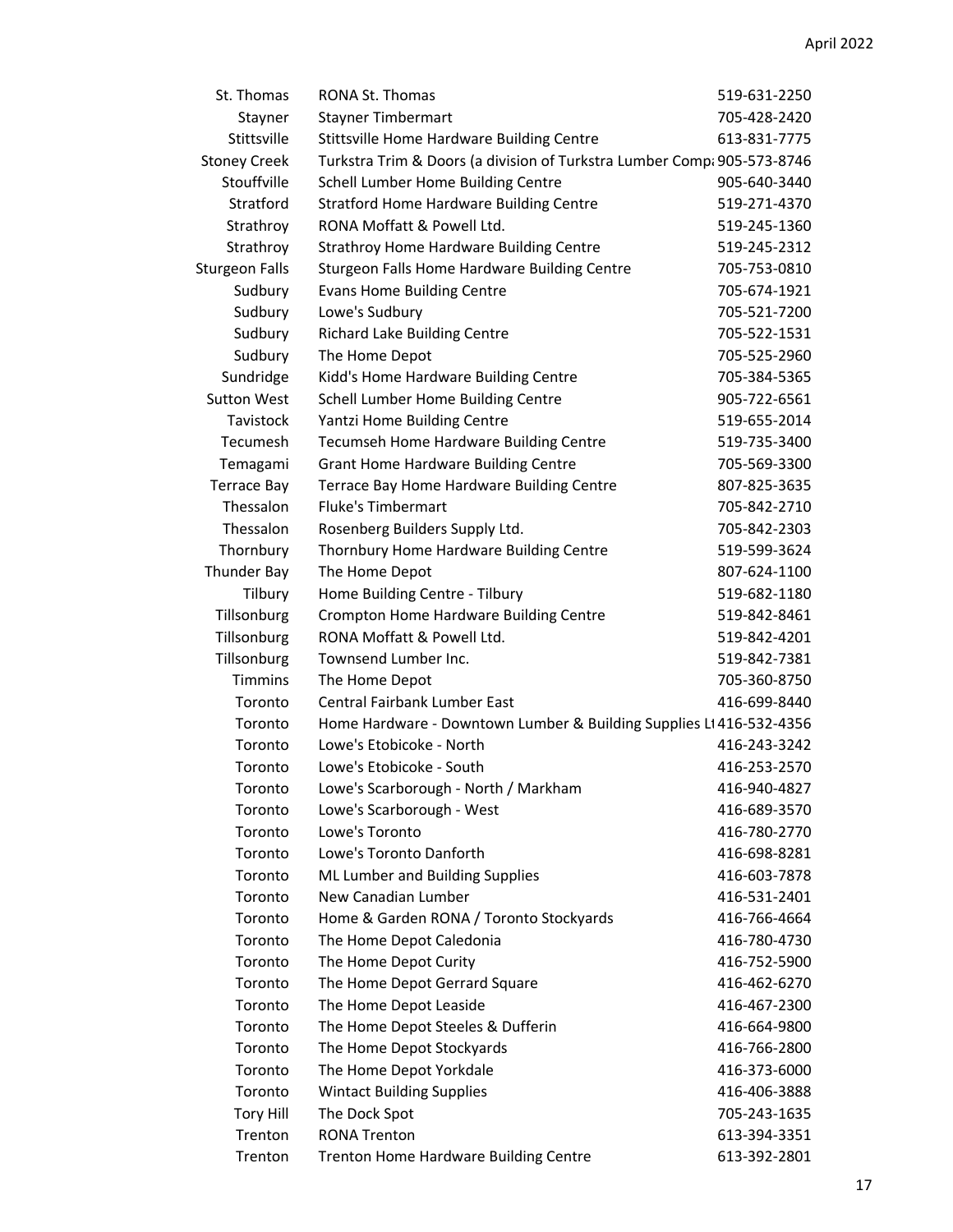| Troy         | <b>Beverly Building Supplies Ltd</b>      | 905-628-2685 |
|--------------|-------------------------------------------|--------------|
| Tweed        | Rashotte Home Building Centre             | 613-478-2539 |
| Uxbridge     | RONA Uxbridge                             | 905-852-7598 |
| Val Caron    | <b>RONA Val Caron</b>                     | 705-897-2552 |
| Vaughan      | Lowe's Maple                              | 905-879-2450 |
| Vaughan      | Lowe's Vaughan                            | 905-532-5630 |
| Vienna       | Vienna Home Center Ltd.                   | 519-874-4492 |
| Virgil       | Penner Home Hardware Building Centre      | 905-468-3242 |
| Walkerton    | <b>Walkerton Timbermart</b>               | 519-881-1810 |
| Wallaceburg  | <b>RONA Wallaceburg</b>                   | 519-627-2228 |
| Wasaga Beach | Beach Builders Supplies Ltd.              | 705-429-2960 |
| Wasaga Beach | Castle Building Centre Wasaga Beach       | 705-429-5712 |
| Washago      | Washago Timbermart                        | 705-689-2626 |
| Waterdown    | Home & Garden RONA / Waterdown            | 905-689-8700 |
| Waterdown    | Turkstra Lumber Company Limited           | 905-689-6604 |
| Waterford    | <b>Waterford Home Building Centre</b>     | 519-443-8613 |
| Waterloo     | Lowe's Waterloo                           | 519-576-5776 |
| Waterloo     | The Home Depot                            | 519-883-0580 |
| Wawa         | Wawa Home Building Centre                 | 705-856-2218 |
| Welland      | Cox Home Hardware Building Centre         | 905-734-9641 |
| Welland      | <b>Hicks Lumber and Builders Supplies</b> | 905-734-7424 |
| Welland      | RONA Home & Garden Welland                | 905-732-0073 |
| Wellesley    | <b>Wellesley Home Centre</b>              | 519-656-2010 |
| Westport     | Herlehy Home Building Centre              | 613-273-2052 |
| Westport     | Rideau Docks Ltd.                         | 613-273-2036 |
| Wheatley     | Wheatley Home Building Centre             | 519-825-4681 |
| Whitby       | Lowe's Whitby                             | 905-433-2870 |
| Whitby       | The Home Depot                            | 905-571-5900 |
| Whitby       | The Home Depot - Whitby North             | 905-655-2900 |
| White River  | Spadoni's Home Hardware Building Centre   | 807-822-2525 |
| Wiarton      | Wiarton Home Building Centre              | 519-534-2232 |
| Winchester   | Lannin Home Building Centre               | 613-774-2830 |
| Windsor      | Gray Home Hardware Building Centre        | 519-254-1143 |
| Windsor      | Lowe's Windsor                            | 519-967-3560 |
| Windsor      | Lowe's Windsor - East                     | 519-974-5370 |
| Windsor      | The Home Depot                            | 519-967-3700 |
| Windsor      | The Home Depot - Windsor East             | 519-974-5420 |
| Wingham      | RONA J.E.Hodgins Lumber                   | 519-357-3650 |
| Woodbridge   | Bromon Lumber Ltd.                        | 905-851-7053 |
| Woodbridge   | The Home Depot                            | 905-851-1800 |
| Woodlawn     | Deka Home Building Centre                 | 613-832-3800 |
| Woodstock    | Home Depot                                | 519-421-5500 |
| Woodstock    | Woodstock Home Hardware Building Centre   | 519-421-0484 |
| Wyoming      | <b>Watson Timbermart</b>                  | 519-845-3321 |
| York         | Slack Lumber                              | 905-772-1087 |
| Zurich       | RONA Zurich                               | 613-831-7775 |
|              |                                           |              |

|      | Québec                 |              |
|------|------------------------|--------------|
| Alma | RONA Le Régional Alma  | 418-480-3939 |
| Amos | Les Materiaux 3+2 Ltee | 819-732-8283 |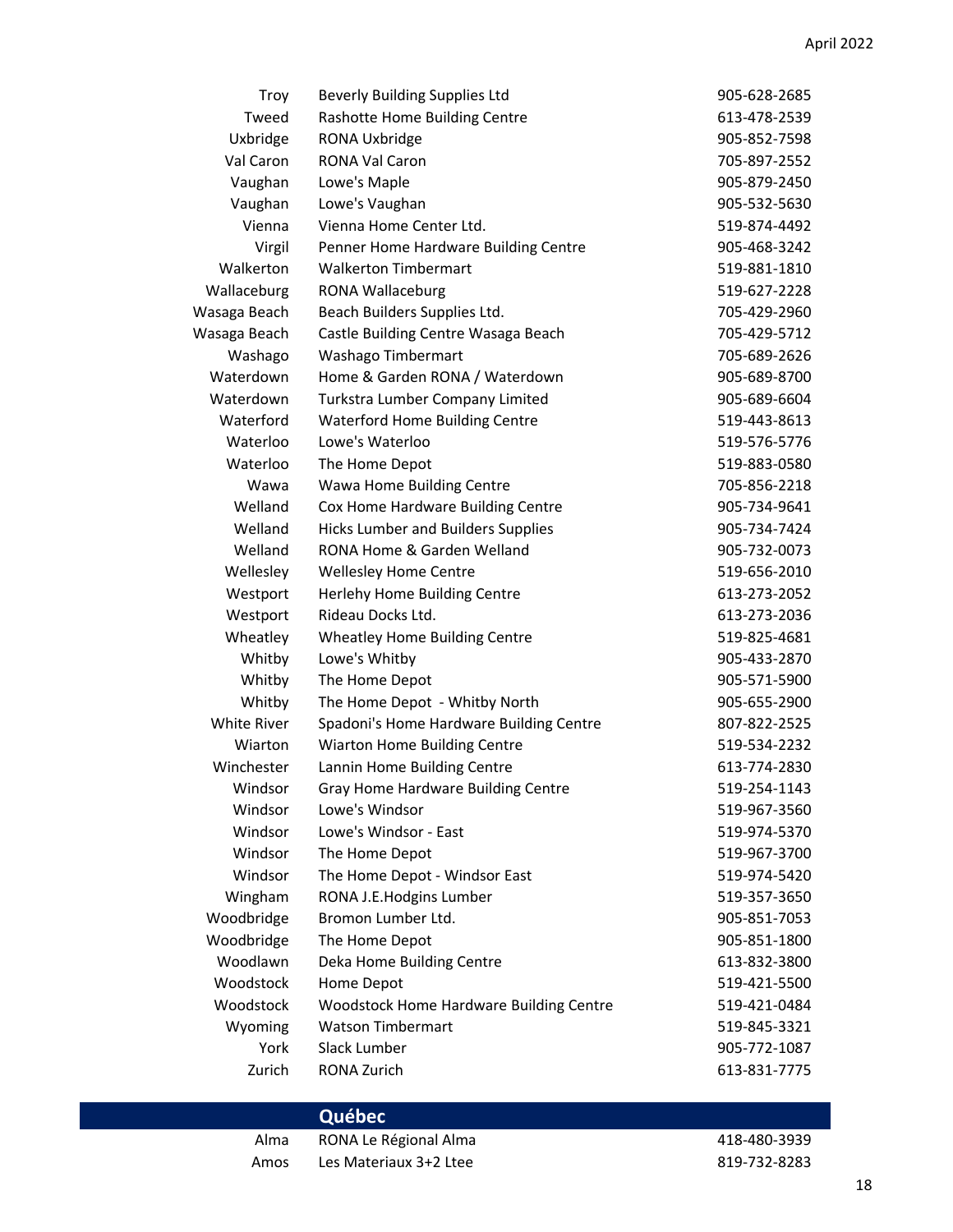| Amos                   | RONA Bois Turcotte Ltée                       | 819-732-6407 |
|------------------------|-----------------------------------------------|--------------|
| Ancienne-Lorette       | <b>RONA Quincaillerie Gauvin</b>              | 418-872-1473 |
| Anjou                  | RONA l'Entrepôt Anjou                         | 514-355-7889 |
| Anjou                  | The Home Depot                                | 514-356-3650 |
| Asbestos               | RONA Paradis & Frères A.F.M. Inc.             | 819-879-4024 |
| <b>Baie Comeau</b>     | RONA Roland Tremblay & Fils Inc.              | 418-589-3761 |
| Barraute Abitibi       | RONA Centre de Rénovation Barraute            | 819-734-6425 |
| Bécancour              | L'Acadien Bricoleur Inc.                      | 819-233-2363 |
| <b>Bedford</b>         | RONA Lévesque Bedford                         | 450-248-4307 |
| Beloeil                | RONA l'Entrepôt Beloeil                       | 450-464-3663 |
| <b>Boisbriand</b>      | Home Depot                                    | 450-971-6061 |
| Boucherville           | <b>RONA Boucherville</b>                      | 450-655-1566 |
| <b>Brossard</b>        | RONA l'Entrepôt Brossard (Dix / 30)           | 450-926-1310 |
| Brownsburg-Chatam      | Centre de Rénovation Pine Hill Inc.           | 450-533-4500 |
| Charlemagne            | RONA l'Entrepôt Charlemagne                   | 450-654-6666 |
| Charny                 | Jacques & Freres 1985 Inc.                    | 418-832-4613 |
| Chateauguay            | RONA Le Régional Châteauguay                  | 450-691-3739 |
| Chicoutimi             | RONA l'Entrepôt Chicoutimi                    | 418-693-6066 |
| Coaticook              | Domaine Du Rénovateur de Coaticook            | 418-849-2761 |
| Contrecoeur            | <b>RONA Bibeau Contrecoeur</b>                | 450-587-5905 |
| Cookshire              | <b>RONA Matériaux Prévost</b>                 | 819-875-3333 |
| Cookshire-Eaton        | Bouchard Matériaux Inc.                       | 819-566-7320 |
| Cowansville            | RONA Lévesque Cowansville                     | 450-266-1444 |
| Crabtree               | O. Coderre et Fils Ltée                       | 450-754-2848 |
| Daveluyville           | Centre de Rénovation Daveluyville Inc.        | 819-367-2828 |
| Donnacona              | Centre de Rénovation Germain                  | 418-285-2315 |
| Entrelac               | RONA Centre De Rénovation                     | 450-228-2575 |
| Farnham                | RONA Lévesque Farnham                         | 450-293-3646 |
| Gatineau               | Home Depot                                    | 819-246-4060 |
| Gatineau               | Quincaillerie Touraine Enr.                   | 819-568-4846 |
| Gatineau               | <b>RONA Gatineau (BSRB)</b>                   | 819-986-3361 |
| Gatineau               | RONA l'Entrepôt Aylmer                        | 819-684-3275 |
| Gatineau               | RONA l'Entrepôt Gatineau                      | 819-568-3400 |
| Gatineau               | RONA l'Entrepôt secteur Le Plateau            | 819-776-3400 |
| Granby                 | Home Depot                                    | 450-375-5544 |
| Granby                 | RONA l'Entrepôt Grandby                       | 450-777-1444 |
| <b>Greenfield Park</b> | Home Depot                                    | 450-462-5020 |
| Grenville              | Groupe Matériaux Godin Inc. Grenville         | 819-242-3314 |
| Hebertville            | Quincaillerie Mésy Inc.                       | 418-344-9009 |
| Hemmingford            | RONA Quincaillerie Hemmingford Inc.           | 450-247-2792 |
| Hudson                 | <b>Hudson Hardware</b>                        | 450-458-2001 |
| Knowlton               | RONA Lévesque Knowlton                        | 450-243-6103 |
| Lac Nominingue         | <b>Unimat Nominingue</b>                      | 819-278-3709 |
| Lac Sainte-Marie       | Materiaux Lac Sainte-Marie Inc.               | 819-467-2070 |
| Lachenaie              | Home Depot                                    | 450-657-4400 |
| Lachine                | RONA Centre du bricoleur Lachine (Notre-Dame) | 514-637-3767 |
| Lachute                | Groupe Matériaux Godin Inc.                   | 450-562-8501 |
| Lacolle                | RONA Quincaillerie De Lacolle Inc.            | 450-246-3053 |
| L'Assomption           | Entreprises Limoges Inc.                      | 450-589-4725 |
| Laval                  | Centre Rénovation Fabreville                  | 450-622-6191 |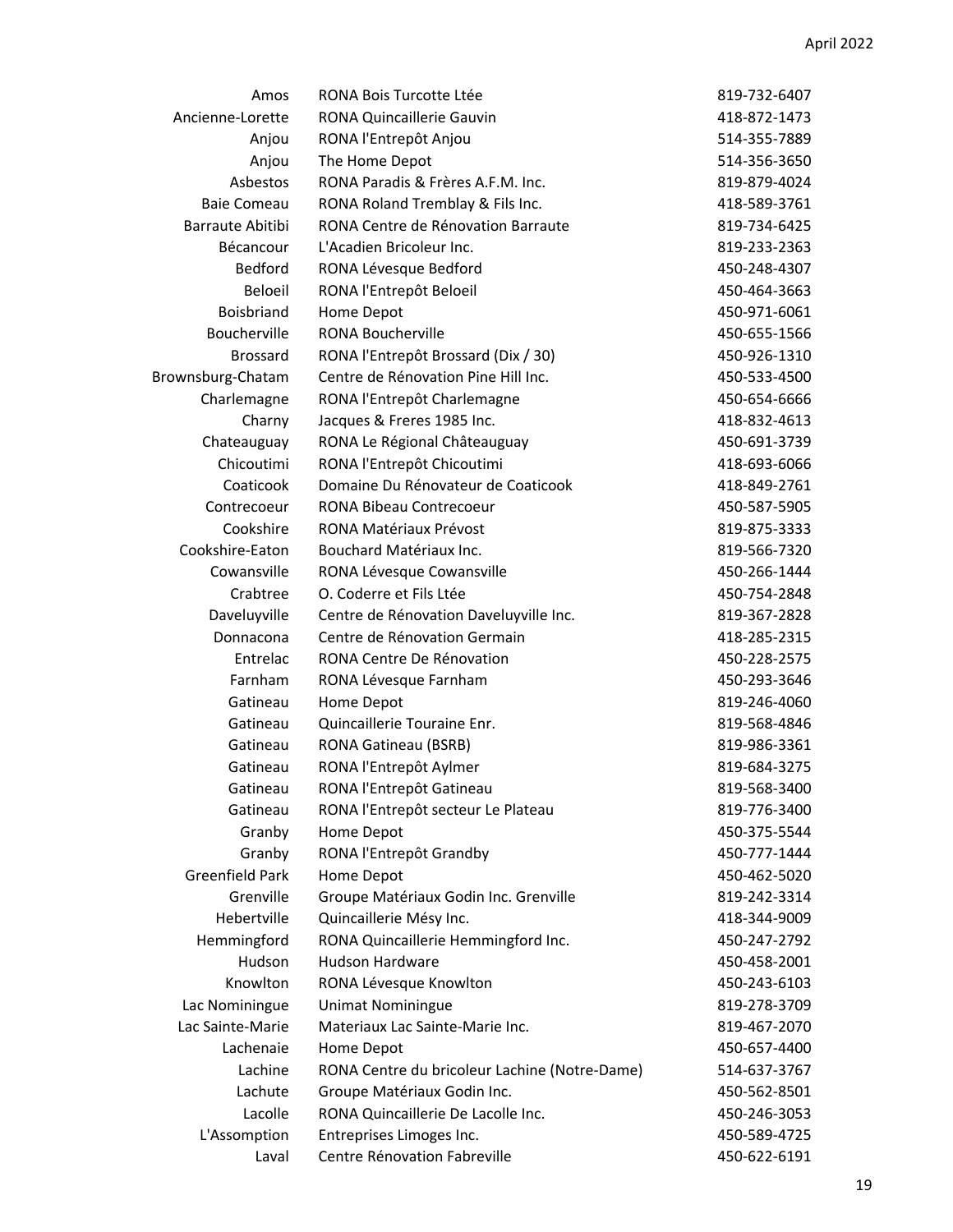| Laval                       | Home Depot                                     | 450-680-2225 |
|-----------------------------|------------------------------------------------|--------------|
| Laval                       | Quincaillerie Metro-RONA Inc.                  | 450-665-3711 |
| Laval                       | RONA l'Entrepôt Laval                          | 450-688-0688 |
| Lebel Sur Quevillon         | RONA Matériaux Dubreuil                        | 819-755-4141 |
| Les Cèdres                  | RONA Les Cèdres - Roch Gauthier & Fils         | 450-452-4764 |
| Les Hauteurs                | Marché Omni - D. F. Rouleau                    | 418-798-8224 |
| Lévis                       | Materiaux St-Etienne Inc.                      | 418-831-3866 |
| Lévis                       | RONA Le Régional Levis                         | 418-835-2665 |
| L'Isletville                | RONA Jos Proulx Inc.                           | 418-247-5262 |
| Longueuil                   | RONA Bibeau Longueuil                          | 450-674-8236 |
| Longueuil                   | RONA Le Régional Longueuil                     | 450-468-9333 |
| Lorrainville                | Matériaux Jolette Inc.                         | 819-625-2125 |
| Magog                       | RONA Matériaux Magog Orford                    | 819-843-4441 |
| Mascouche                   | RONA l'Entrepôt Mascouche                      | 450-474-1656 |
| Mont-Joli                   | Matériaux de Construction Jean-Guy Dubé Inc.   | 418-775-2804 |
| Mont-Laurier                | <b>RONA Mont-Laurier</b>                       | 819-623-1245 |
| Montreal                    | Home Depot - Beaubien Ouest                    | 514-490-8030 |
| Montreal                    | Home Depot - L'Acadie                          | 514-333-6868 |
| Montreal                    | Home Depot - St-Henri                          | 514-846-4770 |
| Montreal                    | RONA Le Centre De Rénovation                   | 514-931-2561 |
| Mont-Tremblant              | <b>RONA Forget Mont-Tremblant</b>              | 819-425-2784 |
| Newport                     | Nadeau Materiaux de Construction Home Hardware | 418-777-2100 |
| Normandin                   | Matériaux Luc Doucet Inc.                      | 418-274-2024 |
| Notre-Dame-des-Prairies     | RONA l'Entrepôt Joliette                       | 450-759-7457 |
| Notre-Dame-du-Mont-Carmel   | RONA J. St-Cyr & Frères Ltée                   | 819-379-1416 |
| Ormstown                    | RONA R.S. D'Amour & Fils Inc.                  | 450-829-2767 |
| Otter Lake                  | Dale's Home Building Centre                    | 819-453-7621 |
| Pierrefonds                 | RONA l'Entrepôt Pierrefonds                    | 514-624-2332 |
| Pierrefonds                 | RONA Matériaux St-Charles                      | 514-626-3967 |
| Pincourt                    | <b>RONA Pincourt</b>                           | 514-453-3337 |
| Pointe Claire               | Home Depot                                     | 514-630-8631 |
| Québec                      | Home Depot (Lebourgneuf)                       | 418-634-8880 |
| Rawdon                      | Les Entreprises Nova Inc.                      | 450-834-2555 |
| Rawdon                      | <b>RONA Tinsco Inc</b>                         | 450-834-8115 |
| Repentigny                  | RONA Régional Repentigny                       | 450-585-9092 |
| Rimouski                    | RONA l'Entrepôt Rimouski                       | 418-727-5700 |
| Rivière Rouge               | RONA F. Daudelin & Fils                        | 819-275-2594 |
| Rouyn-Noranda               | Breton & Thibault Ltée                         | 819-797-4949 |
| Sacre-Coeur                 | RONA Dufour Laurian                            | 418-236-4897 |
| Saint-Alexis-des-Monts      | Materiaux F.P. Inc #148                        | 819-265-2783 |
| Saint-Alexis-des-Monts      | Materiaux Goudreau et Fils                     | 819-265-2031 |
| Saint-Alphonse-de-Rodriguez | Rivest & Fils St-Alphonse de Rodriguez         | 450-883-2244 |
| Saint-Ambroise              | Quincaillerie Saint-Ambroise Enr.              | 418-672-2270 |
| Saint-Antoine-Abbe          | Home Hardware Quincaillerie Machabée           | 450-827-2531 |
| Saint-Apollinaire           | RONA Quincaillerie 2000 Inc.                   | 418-881-2000 |
| Saint-Bruno                 | Home Depot                                     | 450-461-2000 |
| Saint-Bruno-de-Montarville  | RONA l'Entrepôt St-Bruno                       | 450-441-3888 |
| Saint-Charle-Borromée       | Rivest & Fils St-Charles Borromée              | 450-752-1074 |
| Saint-Côme                  | Quincaillerie Hervé Larochelle Inc.            | 450-883-2982 |
| Saint-Constant              | Home Depot                                     | 450-633-2030 |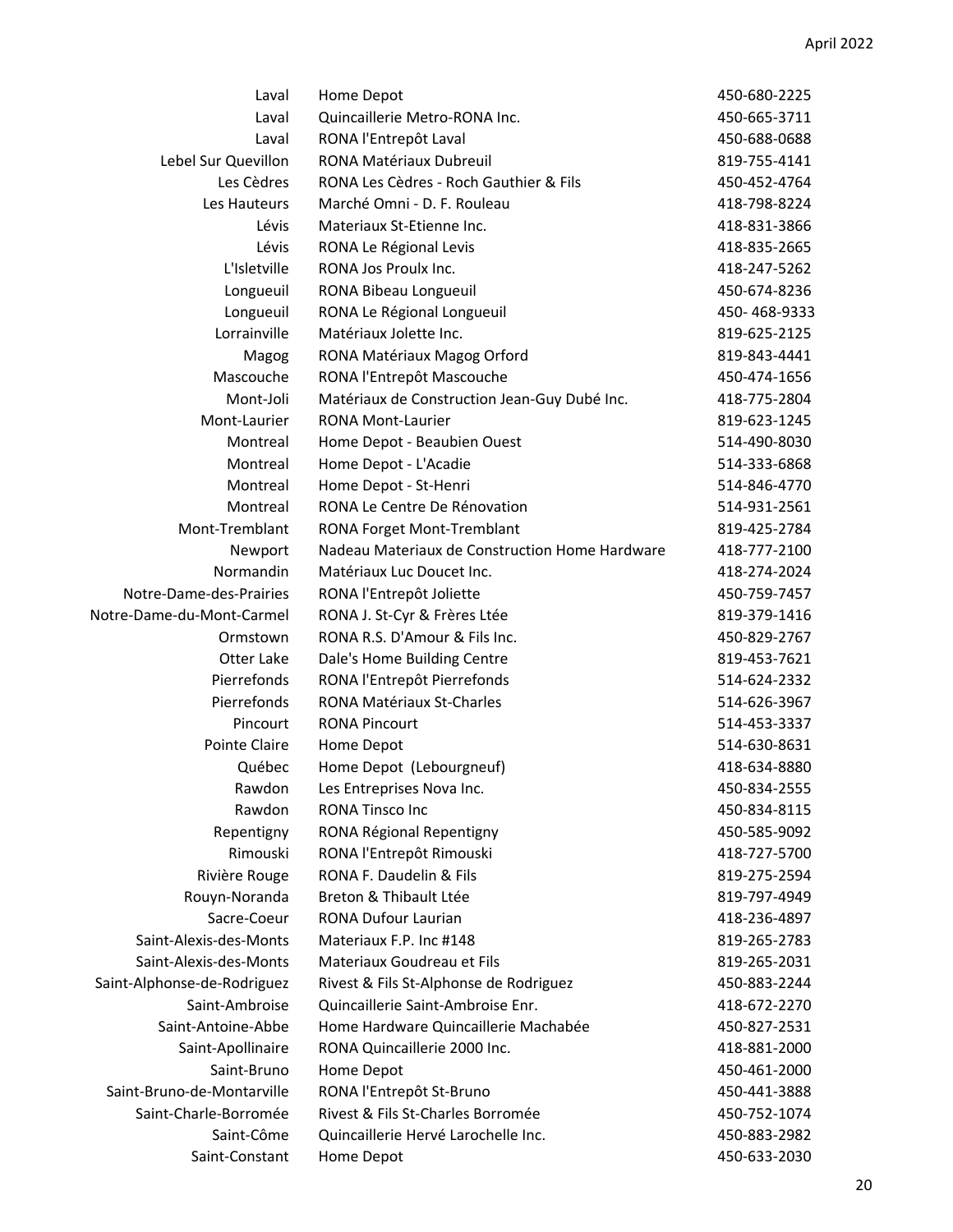| Saint-Cyrille-de-Wendover<br>Quincaillerie Dupuis<br>819-397-4224<br>Le Centre de Bricoleur<br>Saint-David-de-Falardeau<br>418-673-4635<br>RONA Matériaux Anctil Inc<br>Saint-Denis-de-Brompton<br>819-846-2747<br>Centre de Matériaux St-Donat<br>819-424-3911<br>Saint-Donat<br>Sainte-Agathe-des-Monts<br>Lortie et Martin Ltée<br>819-326-3844<br>Sainte-Anne-des-Lacs<br>Matériaux de Construction Robert Boyer Inc.<br>450-224-2068<br>Sainte-Anne-des-Plaines<br>Morel et Fils Sainte-Anne-des-Plaines<br>450-478-1701<br>418-796-2011<br>Quincaillerie Côté & Castonguay Inc.<br>Sainte-Foy<br>Home Depot<br>418-872-8007<br>Sainte-Julie<br><b>RONA Bibeau Sainte-Julie</b><br>450-649-3350<br>Sainte-Julienne<br>Quincaillerie Arthur Rivest Inc.<br>450-831-2721<br>RONA Matériaux Décoren<br>Sainte-Marie<br>418-387-6666<br>Sainte-Marthe-sur-le-Lac<br>Centre de Rénovation Sainte-Marthe-sur-le-Lac<br>450-974-1111<br>Saint-Étienne-des-Grès<br>Materiaux Lavergne Inc.<br>819-535-5575<br>Saint-Eustache<br>RONA l'Entrepôt St-Eustache<br>450-623-1438<br>Saint-Faustin-Lac-Carré<br>Yves Audet Inc.<br>819-688-2052<br>Saint-Felix-de-Valois<br>Rivest & Fils St-Félix<br>450-889-5525<br>Saint-Gabriel-de-Brandon<br><b>RONA Quincaillerie Piette</b><br>450-835-4733<br>Saint-Honore-de-Shenley<br>RONA A. Champagne Inc.<br>418-485-6459<br>Saint-Hyacinthe<br>RONA l'Entrepôt Saint-Hyacinthe<br>450-771-0444<br>Saint-Jacques<br>O. Coderre et Fils Ltée<br>450-839-3691<br>Rivest & Fils<br>Saint-Jean-De-Matha<br>450-886-0244<br>Saint-Jean-Port-Joli<br>Pieces et Accessoires St-Jean Inc.<br>418-598-3388<br>Saint-Jean-sur-Richelieu<br>Home Depot<br>450-349-8100<br>Saint-Jean-Sur-Richelieu<br>RONA Ferronnerie Houle Inc.<br>450-346-5424<br>Saint-Jean-sur-Richelieu<br>RONA l'Entrepôt Haut Richelieu<br>450-359-4695<br>Saint-Jérôme<br>450-565-6020<br>Home Depot<br>Saint-Jérôme<br>RONA l'Entrepôt St-Jérôme<br>450-560-3979<br>Saint-Laurent<br>RONA l'Entrepôt St-Laurent<br>514-335-3663<br>Morel et Fils<br>Saint-Lin-Laurentides<br>450-439-2000<br>Saint-Michel-des-Saints<br>RONA Haute Matawini (Saint-Michel)<br>450-883-6324<br>Saint-Paulin<br>Centre de Renovation St-Paulin<br>819-268-2031<br><b>RONA Roch Gauthier &amp; Fils</b><br>450-265-3257<br>Saint-Polycarpe<br>Quincaillerie Gaetan Caron et Fils Inc.<br>418-594-5666<br>Saint-Raymond<br><b>RONA Paulin Moisan Inc.</b><br>418-337-2297<br>Saint-Roch-de-L'Achigan<br>Jean-Denis Beauchamp & Fils Inc.<br>450-588-3214<br>Saint-Roch-de-L'Achigan<br>Jean-Denis Beauchamp & Fils Inc.<br>450-588-3214<br>Saint-Roch-de-L'Achigan<br>St-André Jacques Construction Company<br>450-588-2710<br>Saint-Romuald<br>Home Depot - St-Romuald<br>418-834-7050<br>Saint-Zénon<br>RONA Haute Matawini (Saint-Zénon)<br>450-884-5575<br>RONA Centre De Rénovation<br>Senneterre<br>819-737-2223<br>Sherbrooke<br>Home Depot<br>819-348-4481<br>Sherbrooke<br>RONA l'Entrepôt Sherbrooke<br>819-829-7662<br>Sorel-Tracy<br>RONA Bibeau Tracy<br>450-743-3321<br>Témiscaming<br>Centre de rénovation FLD Inc.<br>819-627-3326<br>Terrebonne<br>Quincaillerie Prince Rupert<br>450-471-8687<br>Terrebonne<br>RONA Centre De Rénovation<br>450-471-6631<br>Trois-Rivières<br>RONA l'Entrepôt Trois-Rivières<br>819-693-0855<br>Trois-Rivières<br>The Home Depot<br>819-379-3990 | Saint-Cyprien               | Quincaillerie Saint-Cyprien Inc. | 418-963-2023 |
|------------------------------------------------------------------------------------------------------------------------------------------------------------------------------------------------------------------------------------------------------------------------------------------------------------------------------------------------------------------------------------------------------------------------------------------------------------------------------------------------------------------------------------------------------------------------------------------------------------------------------------------------------------------------------------------------------------------------------------------------------------------------------------------------------------------------------------------------------------------------------------------------------------------------------------------------------------------------------------------------------------------------------------------------------------------------------------------------------------------------------------------------------------------------------------------------------------------------------------------------------------------------------------------------------------------------------------------------------------------------------------------------------------------------------------------------------------------------------------------------------------------------------------------------------------------------------------------------------------------------------------------------------------------------------------------------------------------------------------------------------------------------------------------------------------------------------------------------------------------------------------------------------------------------------------------------------------------------------------------------------------------------------------------------------------------------------------------------------------------------------------------------------------------------------------------------------------------------------------------------------------------------------------------------------------------------------------------------------------------------------------------------------------------------------------------------------------------------------------------------------------------------------------------------------------------------------------------------------------------------------------------------------------------------------------------------------------------------------------------------------------------------------------------------------------------------------------------------------------------------------------------------------------------------------------------------------------------------------------------------------------------------------------------------------------------------------------------------------------------------------------------------------------------------------------------------------------------------------------------------------------------------------------------------------------------------------------------------------------------------------------|-----------------------------|----------------------------------|--------------|
|                                                                                                                                                                                                                                                                                                                                                                                                                                                                                                                                                                                                                                                                                                                                                                                                                                                                                                                                                                                                                                                                                                                                                                                                                                                                                                                                                                                                                                                                                                                                                                                                                                                                                                                                                                                                                                                                                                                                                                                                                                                                                                                                                                                                                                                                                                                                                                                                                                                                                                                                                                                                                                                                                                                                                                                                                                                                                                                                                                                                                                                                                                                                                                                                                                                                                                                                                                                    |                             |                                  |              |
|                                                                                                                                                                                                                                                                                                                                                                                                                                                                                                                                                                                                                                                                                                                                                                                                                                                                                                                                                                                                                                                                                                                                                                                                                                                                                                                                                                                                                                                                                                                                                                                                                                                                                                                                                                                                                                                                                                                                                                                                                                                                                                                                                                                                                                                                                                                                                                                                                                                                                                                                                                                                                                                                                                                                                                                                                                                                                                                                                                                                                                                                                                                                                                                                                                                                                                                                                                                    |                             |                                  |              |
|                                                                                                                                                                                                                                                                                                                                                                                                                                                                                                                                                                                                                                                                                                                                                                                                                                                                                                                                                                                                                                                                                                                                                                                                                                                                                                                                                                                                                                                                                                                                                                                                                                                                                                                                                                                                                                                                                                                                                                                                                                                                                                                                                                                                                                                                                                                                                                                                                                                                                                                                                                                                                                                                                                                                                                                                                                                                                                                                                                                                                                                                                                                                                                                                                                                                                                                                                                                    |                             |                                  |              |
|                                                                                                                                                                                                                                                                                                                                                                                                                                                                                                                                                                                                                                                                                                                                                                                                                                                                                                                                                                                                                                                                                                                                                                                                                                                                                                                                                                                                                                                                                                                                                                                                                                                                                                                                                                                                                                                                                                                                                                                                                                                                                                                                                                                                                                                                                                                                                                                                                                                                                                                                                                                                                                                                                                                                                                                                                                                                                                                                                                                                                                                                                                                                                                                                                                                                                                                                                                                    |                             |                                  |              |
|                                                                                                                                                                                                                                                                                                                                                                                                                                                                                                                                                                                                                                                                                                                                                                                                                                                                                                                                                                                                                                                                                                                                                                                                                                                                                                                                                                                                                                                                                                                                                                                                                                                                                                                                                                                                                                                                                                                                                                                                                                                                                                                                                                                                                                                                                                                                                                                                                                                                                                                                                                                                                                                                                                                                                                                                                                                                                                                                                                                                                                                                                                                                                                                                                                                                                                                                                                                    |                             |                                  |              |
|                                                                                                                                                                                                                                                                                                                                                                                                                                                                                                                                                                                                                                                                                                                                                                                                                                                                                                                                                                                                                                                                                                                                                                                                                                                                                                                                                                                                                                                                                                                                                                                                                                                                                                                                                                                                                                                                                                                                                                                                                                                                                                                                                                                                                                                                                                                                                                                                                                                                                                                                                                                                                                                                                                                                                                                                                                                                                                                                                                                                                                                                                                                                                                                                                                                                                                                                                                                    |                             |                                  |              |
|                                                                                                                                                                                                                                                                                                                                                                                                                                                                                                                                                                                                                                                                                                                                                                                                                                                                                                                                                                                                                                                                                                                                                                                                                                                                                                                                                                                                                                                                                                                                                                                                                                                                                                                                                                                                                                                                                                                                                                                                                                                                                                                                                                                                                                                                                                                                                                                                                                                                                                                                                                                                                                                                                                                                                                                                                                                                                                                                                                                                                                                                                                                                                                                                                                                                                                                                                                                    |                             |                                  |              |
|                                                                                                                                                                                                                                                                                                                                                                                                                                                                                                                                                                                                                                                                                                                                                                                                                                                                                                                                                                                                                                                                                                                                                                                                                                                                                                                                                                                                                                                                                                                                                                                                                                                                                                                                                                                                                                                                                                                                                                                                                                                                                                                                                                                                                                                                                                                                                                                                                                                                                                                                                                                                                                                                                                                                                                                                                                                                                                                                                                                                                                                                                                                                                                                                                                                                                                                                                                                    | Saint-Edouard-de-Lotbiniere |                                  |              |
|                                                                                                                                                                                                                                                                                                                                                                                                                                                                                                                                                                                                                                                                                                                                                                                                                                                                                                                                                                                                                                                                                                                                                                                                                                                                                                                                                                                                                                                                                                                                                                                                                                                                                                                                                                                                                                                                                                                                                                                                                                                                                                                                                                                                                                                                                                                                                                                                                                                                                                                                                                                                                                                                                                                                                                                                                                                                                                                                                                                                                                                                                                                                                                                                                                                                                                                                                                                    |                             |                                  |              |
|                                                                                                                                                                                                                                                                                                                                                                                                                                                                                                                                                                                                                                                                                                                                                                                                                                                                                                                                                                                                                                                                                                                                                                                                                                                                                                                                                                                                                                                                                                                                                                                                                                                                                                                                                                                                                                                                                                                                                                                                                                                                                                                                                                                                                                                                                                                                                                                                                                                                                                                                                                                                                                                                                                                                                                                                                                                                                                                                                                                                                                                                                                                                                                                                                                                                                                                                                                                    |                             |                                  |              |
|                                                                                                                                                                                                                                                                                                                                                                                                                                                                                                                                                                                                                                                                                                                                                                                                                                                                                                                                                                                                                                                                                                                                                                                                                                                                                                                                                                                                                                                                                                                                                                                                                                                                                                                                                                                                                                                                                                                                                                                                                                                                                                                                                                                                                                                                                                                                                                                                                                                                                                                                                                                                                                                                                                                                                                                                                                                                                                                                                                                                                                                                                                                                                                                                                                                                                                                                                                                    |                             |                                  |              |
|                                                                                                                                                                                                                                                                                                                                                                                                                                                                                                                                                                                                                                                                                                                                                                                                                                                                                                                                                                                                                                                                                                                                                                                                                                                                                                                                                                                                                                                                                                                                                                                                                                                                                                                                                                                                                                                                                                                                                                                                                                                                                                                                                                                                                                                                                                                                                                                                                                                                                                                                                                                                                                                                                                                                                                                                                                                                                                                                                                                                                                                                                                                                                                                                                                                                                                                                                                                    |                             |                                  |              |
|                                                                                                                                                                                                                                                                                                                                                                                                                                                                                                                                                                                                                                                                                                                                                                                                                                                                                                                                                                                                                                                                                                                                                                                                                                                                                                                                                                                                                                                                                                                                                                                                                                                                                                                                                                                                                                                                                                                                                                                                                                                                                                                                                                                                                                                                                                                                                                                                                                                                                                                                                                                                                                                                                                                                                                                                                                                                                                                                                                                                                                                                                                                                                                                                                                                                                                                                                                                    |                             |                                  |              |
|                                                                                                                                                                                                                                                                                                                                                                                                                                                                                                                                                                                                                                                                                                                                                                                                                                                                                                                                                                                                                                                                                                                                                                                                                                                                                                                                                                                                                                                                                                                                                                                                                                                                                                                                                                                                                                                                                                                                                                                                                                                                                                                                                                                                                                                                                                                                                                                                                                                                                                                                                                                                                                                                                                                                                                                                                                                                                                                                                                                                                                                                                                                                                                                                                                                                                                                                                                                    |                             |                                  |              |
|                                                                                                                                                                                                                                                                                                                                                                                                                                                                                                                                                                                                                                                                                                                                                                                                                                                                                                                                                                                                                                                                                                                                                                                                                                                                                                                                                                                                                                                                                                                                                                                                                                                                                                                                                                                                                                                                                                                                                                                                                                                                                                                                                                                                                                                                                                                                                                                                                                                                                                                                                                                                                                                                                                                                                                                                                                                                                                                                                                                                                                                                                                                                                                                                                                                                                                                                                                                    |                             |                                  |              |
|                                                                                                                                                                                                                                                                                                                                                                                                                                                                                                                                                                                                                                                                                                                                                                                                                                                                                                                                                                                                                                                                                                                                                                                                                                                                                                                                                                                                                                                                                                                                                                                                                                                                                                                                                                                                                                                                                                                                                                                                                                                                                                                                                                                                                                                                                                                                                                                                                                                                                                                                                                                                                                                                                                                                                                                                                                                                                                                                                                                                                                                                                                                                                                                                                                                                                                                                                                                    |                             |                                  |              |
|                                                                                                                                                                                                                                                                                                                                                                                                                                                                                                                                                                                                                                                                                                                                                                                                                                                                                                                                                                                                                                                                                                                                                                                                                                                                                                                                                                                                                                                                                                                                                                                                                                                                                                                                                                                                                                                                                                                                                                                                                                                                                                                                                                                                                                                                                                                                                                                                                                                                                                                                                                                                                                                                                                                                                                                                                                                                                                                                                                                                                                                                                                                                                                                                                                                                                                                                                                                    |                             |                                  |              |
|                                                                                                                                                                                                                                                                                                                                                                                                                                                                                                                                                                                                                                                                                                                                                                                                                                                                                                                                                                                                                                                                                                                                                                                                                                                                                                                                                                                                                                                                                                                                                                                                                                                                                                                                                                                                                                                                                                                                                                                                                                                                                                                                                                                                                                                                                                                                                                                                                                                                                                                                                                                                                                                                                                                                                                                                                                                                                                                                                                                                                                                                                                                                                                                                                                                                                                                                                                                    |                             |                                  |              |
|                                                                                                                                                                                                                                                                                                                                                                                                                                                                                                                                                                                                                                                                                                                                                                                                                                                                                                                                                                                                                                                                                                                                                                                                                                                                                                                                                                                                                                                                                                                                                                                                                                                                                                                                                                                                                                                                                                                                                                                                                                                                                                                                                                                                                                                                                                                                                                                                                                                                                                                                                                                                                                                                                                                                                                                                                                                                                                                                                                                                                                                                                                                                                                                                                                                                                                                                                                                    |                             |                                  |              |
|                                                                                                                                                                                                                                                                                                                                                                                                                                                                                                                                                                                                                                                                                                                                                                                                                                                                                                                                                                                                                                                                                                                                                                                                                                                                                                                                                                                                                                                                                                                                                                                                                                                                                                                                                                                                                                                                                                                                                                                                                                                                                                                                                                                                                                                                                                                                                                                                                                                                                                                                                                                                                                                                                                                                                                                                                                                                                                                                                                                                                                                                                                                                                                                                                                                                                                                                                                                    |                             |                                  |              |
|                                                                                                                                                                                                                                                                                                                                                                                                                                                                                                                                                                                                                                                                                                                                                                                                                                                                                                                                                                                                                                                                                                                                                                                                                                                                                                                                                                                                                                                                                                                                                                                                                                                                                                                                                                                                                                                                                                                                                                                                                                                                                                                                                                                                                                                                                                                                                                                                                                                                                                                                                                                                                                                                                                                                                                                                                                                                                                                                                                                                                                                                                                                                                                                                                                                                                                                                                                                    |                             |                                  |              |
|                                                                                                                                                                                                                                                                                                                                                                                                                                                                                                                                                                                                                                                                                                                                                                                                                                                                                                                                                                                                                                                                                                                                                                                                                                                                                                                                                                                                                                                                                                                                                                                                                                                                                                                                                                                                                                                                                                                                                                                                                                                                                                                                                                                                                                                                                                                                                                                                                                                                                                                                                                                                                                                                                                                                                                                                                                                                                                                                                                                                                                                                                                                                                                                                                                                                                                                                                                                    |                             |                                  |              |
|                                                                                                                                                                                                                                                                                                                                                                                                                                                                                                                                                                                                                                                                                                                                                                                                                                                                                                                                                                                                                                                                                                                                                                                                                                                                                                                                                                                                                                                                                                                                                                                                                                                                                                                                                                                                                                                                                                                                                                                                                                                                                                                                                                                                                                                                                                                                                                                                                                                                                                                                                                                                                                                                                                                                                                                                                                                                                                                                                                                                                                                                                                                                                                                                                                                                                                                                                                                    |                             |                                  |              |
|                                                                                                                                                                                                                                                                                                                                                                                                                                                                                                                                                                                                                                                                                                                                                                                                                                                                                                                                                                                                                                                                                                                                                                                                                                                                                                                                                                                                                                                                                                                                                                                                                                                                                                                                                                                                                                                                                                                                                                                                                                                                                                                                                                                                                                                                                                                                                                                                                                                                                                                                                                                                                                                                                                                                                                                                                                                                                                                                                                                                                                                                                                                                                                                                                                                                                                                                                                                    |                             |                                  |              |
|                                                                                                                                                                                                                                                                                                                                                                                                                                                                                                                                                                                                                                                                                                                                                                                                                                                                                                                                                                                                                                                                                                                                                                                                                                                                                                                                                                                                                                                                                                                                                                                                                                                                                                                                                                                                                                                                                                                                                                                                                                                                                                                                                                                                                                                                                                                                                                                                                                                                                                                                                                                                                                                                                                                                                                                                                                                                                                                                                                                                                                                                                                                                                                                                                                                                                                                                                                                    |                             |                                  |              |
|                                                                                                                                                                                                                                                                                                                                                                                                                                                                                                                                                                                                                                                                                                                                                                                                                                                                                                                                                                                                                                                                                                                                                                                                                                                                                                                                                                                                                                                                                                                                                                                                                                                                                                                                                                                                                                                                                                                                                                                                                                                                                                                                                                                                                                                                                                                                                                                                                                                                                                                                                                                                                                                                                                                                                                                                                                                                                                                                                                                                                                                                                                                                                                                                                                                                                                                                                                                    |                             |                                  |              |
|                                                                                                                                                                                                                                                                                                                                                                                                                                                                                                                                                                                                                                                                                                                                                                                                                                                                                                                                                                                                                                                                                                                                                                                                                                                                                                                                                                                                                                                                                                                                                                                                                                                                                                                                                                                                                                                                                                                                                                                                                                                                                                                                                                                                                                                                                                                                                                                                                                                                                                                                                                                                                                                                                                                                                                                                                                                                                                                                                                                                                                                                                                                                                                                                                                                                                                                                                                                    |                             |                                  |              |
|                                                                                                                                                                                                                                                                                                                                                                                                                                                                                                                                                                                                                                                                                                                                                                                                                                                                                                                                                                                                                                                                                                                                                                                                                                                                                                                                                                                                                                                                                                                                                                                                                                                                                                                                                                                                                                                                                                                                                                                                                                                                                                                                                                                                                                                                                                                                                                                                                                                                                                                                                                                                                                                                                                                                                                                                                                                                                                                                                                                                                                                                                                                                                                                                                                                                                                                                                                                    |                             |                                  |              |
|                                                                                                                                                                                                                                                                                                                                                                                                                                                                                                                                                                                                                                                                                                                                                                                                                                                                                                                                                                                                                                                                                                                                                                                                                                                                                                                                                                                                                                                                                                                                                                                                                                                                                                                                                                                                                                                                                                                                                                                                                                                                                                                                                                                                                                                                                                                                                                                                                                                                                                                                                                                                                                                                                                                                                                                                                                                                                                                                                                                                                                                                                                                                                                                                                                                                                                                                                                                    |                             |                                  |              |
|                                                                                                                                                                                                                                                                                                                                                                                                                                                                                                                                                                                                                                                                                                                                                                                                                                                                                                                                                                                                                                                                                                                                                                                                                                                                                                                                                                                                                                                                                                                                                                                                                                                                                                                                                                                                                                                                                                                                                                                                                                                                                                                                                                                                                                                                                                                                                                                                                                                                                                                                                                                                                                                                                                                                                                                                                                                                                                                                                                                                                                                                                                                                                                                                                                                                                                                                                                                    |                             |                                  |              |
|                                                                                                                                                                                                                                                                                                                                                                                                                                                                                                                                                                                                                                                                                                                                                                                                                                                                                                                                                                                                                                                                                                                                                                                                                                                                                                                                                                                                                                                                                                                                                                                                                                                                                                                                                                                                                                                                                                                                                                                                                                                                                                                                                                                                                                                                                                                                                                                                                                                                                                                                                                                                                                                                                                                                                                                                                                                                                                                                                                                                                                                                                                                                                                                                                                                                                                                                                                                    |                             |                                  |              |
|                                                                                                                                                                                                                                                                                                                                                                                                                                                                                                                                                                                                                                                                                                                                                                                                                                                                                                                                                                                                                                                                                                                                                                                                                                                                                                                                                                                                                                                                                                                                                                                                                                                                                                                                                                                                                                                                                                                                                                                                                                                                                                                                                                                                                                                                                                                                                                                                                                                                                                                                                                                                                                                                                                                                                                                                                                                                                                                                                                                                                                                                                                                                                                                                                                                                                                                                                                                    |                             |                                  |              |
|                                                                                                                                                                                                                                                                                                                                                                                                                                                                                                                                                                                                                                                                                                                                                                                                                                                                                                                                                                                                                                                                                                                                                                                                                                                                                                                                                                                                                                                                                                                                                                                                                                                                                                                                                                                                                                                                                                                                                                                                                                                                                                                                                                                                                                                                                                                                                                                                                                                                                                                                                                                                                                                                                                                                                                                                                                                                                                                                                                                                                                                                                                                                                                                                                                                                                                                                                                                    |                             |                                  |              |
|                                                                                                                                                                                                                                                                                                                                                                                                                                                                                                                                                                                                                                                                                                                                                                                                                                                                                                                                                                                                                                                                                                                                                                                                                                                                                                                                                                                                                                                                                                                                                                                                                                                                                                                                                                                                                                                                                                                                                                                                                                                                                                                                                                                                                                                                                                                                                                                                                                                                                                                                                                                                                                                                                                                                                                                                                                                                                                                                                                                                                                                                                                                                                                                                                                                                                                                                                                                    | Saint-Prosper-de-Dorchester |                                  |              |
|                                                                                                                                                                                                                                                                                                                                                                                                                                                                                                                                                                                                                                                                                                                                                                                                                                                                                                                                                                                                                                                                                                                                                                                                                                                                                                                                                                                                                                                                                                                                                                                                                                                                                                                                                                                                                                                                                                                                                                                                                                                                                                                                                                                                                                                                                                                                                                                                                                                                                                                                                                                                                                                                                                                                                                                                                                                                                                                                                                                                                                                                                                                                                                                                                                                                                                                                                                                    |                             |                                  |              |
|                                                                                                                                                                                                                                                                                                                                                                                                                                                                                                                                                                                                                                                                                                                                                                                                                                                                                                                                                                                                                                                                                                                                                                                                                                                                                                                                                                                                                                                                                                                                                                                                                                                                                                                                                                                                                                                                                                                                                                                                                                                                                                                                                                                                                                                                                                                                                                                                                                                                                                                                                                                                                                                                                                                                                                                                                                                                                                                                                                                                                                                                                                                                                                                                                                                                                                                                                                                    |                             |                                  |              |
|                                                                                                                                                                                                                                                                                                                                                                                                                                                                                                                                                                                                                                                                                                                                                                                                                                                                                                                                                                                                                                                                                                                                                                                                                                                                                                                                                                                                                                                                                                                                                                                                                                                                                                                                                                                                                                                                                                                                                                                                                                                                                                                                                                                                                                                                                                                                                                                                                                                                                                                                                                                                                                                                                                                                                                                                                                                                                                                                                                                                                                                                                                                                                                                                                                                                                                                                                                                    |                             |                                  |              |
|                                                                                                                                                                                                                                                                                                                                                                                                                                                                                                                                                                                                                                                                                                                                                                                                                                                                                                                                                                                                                                                                                                                                                                                                                                                                                                                                                                                                                                                                                                                                                                                                                                                                                                                                                                                                                                                                                                                                                                                                                                                                                                                                                                                                                                                                                                                                                                                                                                                                                                                                                                                                                                                                                                                                                                                                                                                                                                                                                                                                                                                                                                                                                                                                                                                                                                                                                                                    |                             |                                  |              |
|                                                                                                                                                                                                                                                                                                                                                                                                                                                                                                                                                                                                                                                                                                                                                                                                                                                                                                                                                                                                                                                                                                                                                                                                                                                                                                                                                                                                                                                                                                                                                                                                                                                                                                                                                                                                                                                                                                                                                                                                                                                                                                                                                                                                                                                                                                                                                                                                                                                                                                                                                                                                                                                                                                                                                                                                                                                                                                                                                                                                                                                                                                                                                                                                                                                                                                                                                                                    |                             |                                  |              |
|                                                                                                                                                                                                                                                                                                                                                                                                                                                                                                                                                                                                                                                                                                                                                                                                                                                                                                                                                                                                                                                                                                                                                                                                                                                                                                                                                                                                                                                                                                                                                                                                                                                                                                                                                                                                                                                                                                                                                                                                                                                                                                                                                                                                                                                                                                                                                                                                                                                                                                                                                                                                                                                                                                                                                                                                                                                                                                                                                                                                                                                                                                                                                                                                                                                                                                                                                                                    |                             |                                  |              |
|                                                                                                                                                                                                                                                                                                                                                                                                                                                                                                                                                                                                                                                                                                                                                                                                                                                                                                                                                                                                                                                                                                                                                                                                                                                                                                                                                                                                                                                                                                                                                                                                                                                                                                                                                                                                                                                                                                                                                                                                                                                                                                                                                                                                                                                                                                                                                                                                                                                                                                                                                                                                                                                                                                                                                                                                                                                                                                                                                                                                                                                                                                                                                                                                                                                                                                                                                                                    |                             |                                  |              |
|                                                                                                                                                                                                                                                                                                                                                                                                                                                                                                                                                                                                                                                                                                                                                                                                                                                                                                                                                                                                                                                                                                                                                                                                                                                                                                                                                                                                                                                                                                                                                                                                                                                                                                                                                                                                                                                                                                                                                                                                                                                                                                                                                                                                                                                                                                                                                                                                                                                                                                                                                                                                                                                                                                                                                                                                                                                                                                                                                                                                                                                                                                                                                                                                                                                                                                                                                                                    |                             |                                  |              |
|                                                                                                                                                                                                                                                                                                                                                                                                                                                                                                                                                                                                                                                                                                                                                                                                                                                                                                                                                                                                                                                                                                                                                                                                                                                                                                                                                                                                                                                                                                                                                                                                                                                                                                                                                                                                                                                                                                                                                                                                                                                                                                                                                                                                                                                                                                                                                                                                                                                                                                                                                                                                                                                                                                                                                                                                                                                                                                                                                                                                                                                                                                                                                                                                                                                                                                                                                                                    |                             |                                  |              |
|                                                                                                                                                                                                                                                                                                                                                                                                                                                                                                                                                                                                                                                                                                                                                                                                                                                                                                                                                                                                                                                                                                                                                                                                                                                                                                                                                                                                                                                                                                                                                                                                                                                                                                                                                                                                                                                                                                                                                                                                                                                                                                                                                                                                                                                                                                                                                                                                                                                                                                                                                                                                                                                                                                                                                                                                                                                                                                                                                                                                                                                                                                                                                                                                                                                                                                                                                                                    |                             |                                  |              |
|                                                                                                                                                                                                                                                                                                                                                                                                                                                                                                                                                                                                                                                                                                                                                                                                                                                                                                                                                                                                                                                                                                                                                                                                                                                                                                                                                                                                                                                                                                                                                                                                                                                                                                                                                                                                                                                                                                                                                                                                                                                                                                                                                                                                                                                                                                                                                                                                                                                                                                                                                                                                                                                                                                                                                                                                                                                                                                                                                                                                                                                                                                                                                                                                                                                                                                                                                                                    |                             |                                  |              |
|                                                                                                                                                                                                                                                                                                                                                                                                                                                                                                                                                                                                                                                                                                                                                                                                                                                                                                                                                                                                                                                                                                                                                                                                                                                                                                                                                                                                                                                                                                                                                                                                                                                                                                                                                                                                                                                                                                                                                                                                                                                                                                                                                                                                                                                                                                                                                                                                                                                                                                                                                                                                                                                                                                                                                                                                                                                                                                                                                                                                                                                                                                                                                                                                                                                                                                                                                                                    |                             |                                  |              |
|                                                                                                                                                                                                                                                                                                                                                                                                                                                                                                                                                                                                                                                                                                                                                                                                                                                                                                                                                                                                                                                                                                                                                                                                                                                                                                                                                                                                                                                                                                                                                                                                                                                                                                                                                                                                                                                                                                                                                                                                                                                                                                                                                                                                                                                                                                                                                                                                                                                                                                                                                                                                                                                                                                                                                                                                                                                                                                                                                                                                                                                                                                                                                                                                                                                                                                                                                                                    |                             |                                  |              |
|                                                                                                                                                                                                                                                                                                                                                                                                                                                                                                                                                                                                                                                                                                                                                                                                                                                                                                                                                                                                                                                                                                                                                                                                                                                                                                                                                                                                                                                                                                                                                                                                                                                                                                                                                                                                                                                                                                                                                                                                                                                                                                                                                                                                                                                                                                                                                                                                                                                                                                                                                                                                                                                                                                                                                                                                                                                                                                                                                                                                                                                                                                                                                                                                                                                                                                                                                                                    |                             |                                  |              |
|                                                                                                                                                                                                                                                                                                                                                                                                                                                                                                                                                                                                                                                                                                                                                                                                                                                                                                                                                                                                                                                                                                                                                                                                                                                                                                                                                                                                                                                                                                                                                                                                                                                                                                                                                                                                                                                                                                                                                                                                                                                                                                                                                                                                                                                                                                                                                                                                                                                                                                                                                                                                                                                                                                                                                                                                                                                                                                                                                                                                                                                                                                                                                                                                                                                                                                                                                                                    |                             |                                  |              |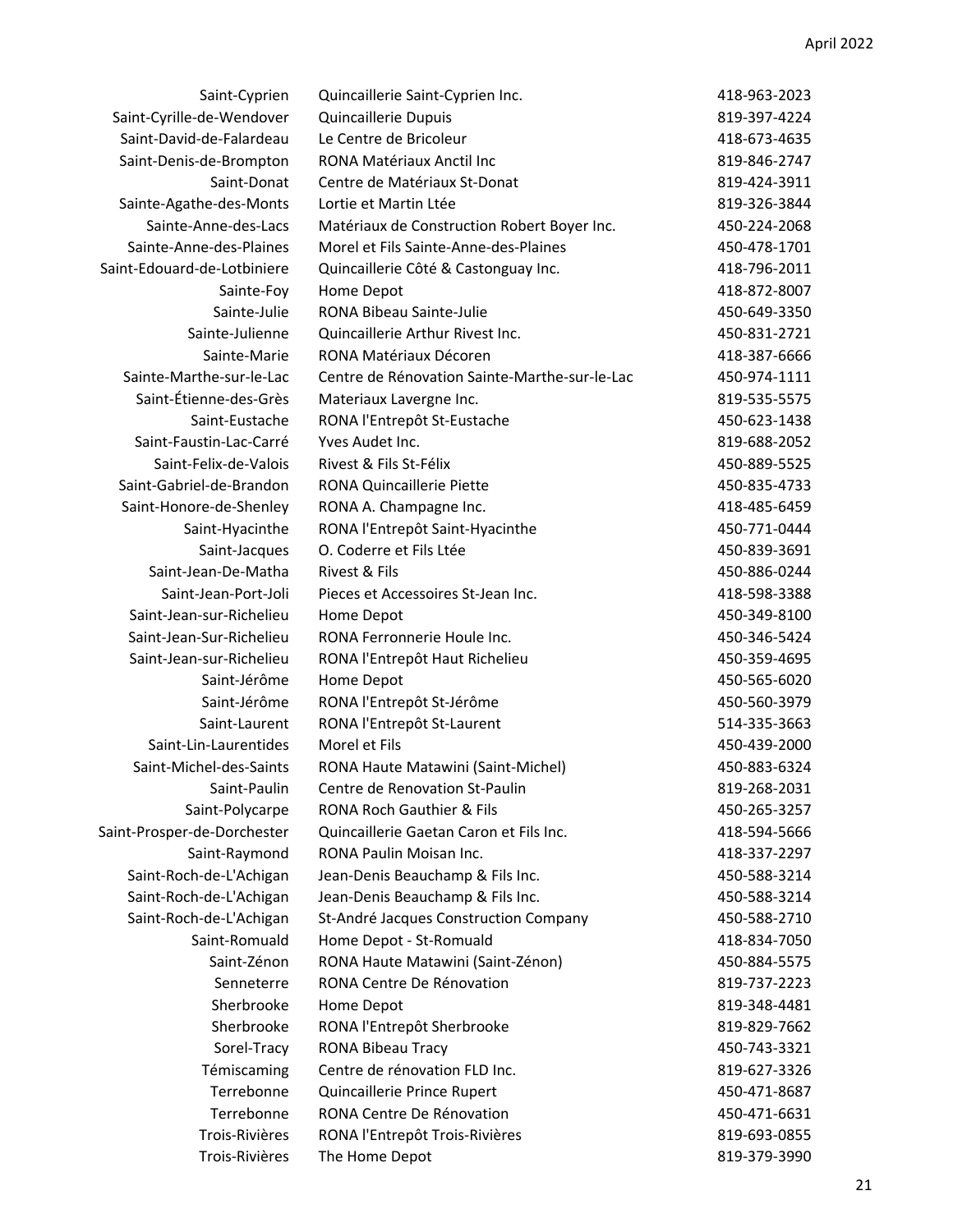| Val Des Monts | J.B. McClelland & Sons               | 819-457-2211 |
|---------------|--------------------------------------|--------------|
| Val-des-Bois  | Materiaux J. Lajeunesse Inc.         | 819-454-2347 |
| Val-des-Monts | RONA Val-des-Monts                   | 819-671-7662 |
| Val-d'Or      | RONA Bois Turcotte Ltée              | 819-824-3661 |
| Val-d'Or      | Volumat Inc.                         | 819-825-3070 |
| Varennes      | <b>RONA Bibeau Varennes</b>          | 450-652-3997 |
| Vaudreuil     | The Home Depot                       | 450-510-2600 |
| Victoriaville | The Home Depot                       | 819-752-0700 |
| Wakefield     | Materiaux de Construction Beausoleil | 819-459-2952 |
| Wickham       | RONA Rosaire Mathieu Inc.            | 819-398-6828 |